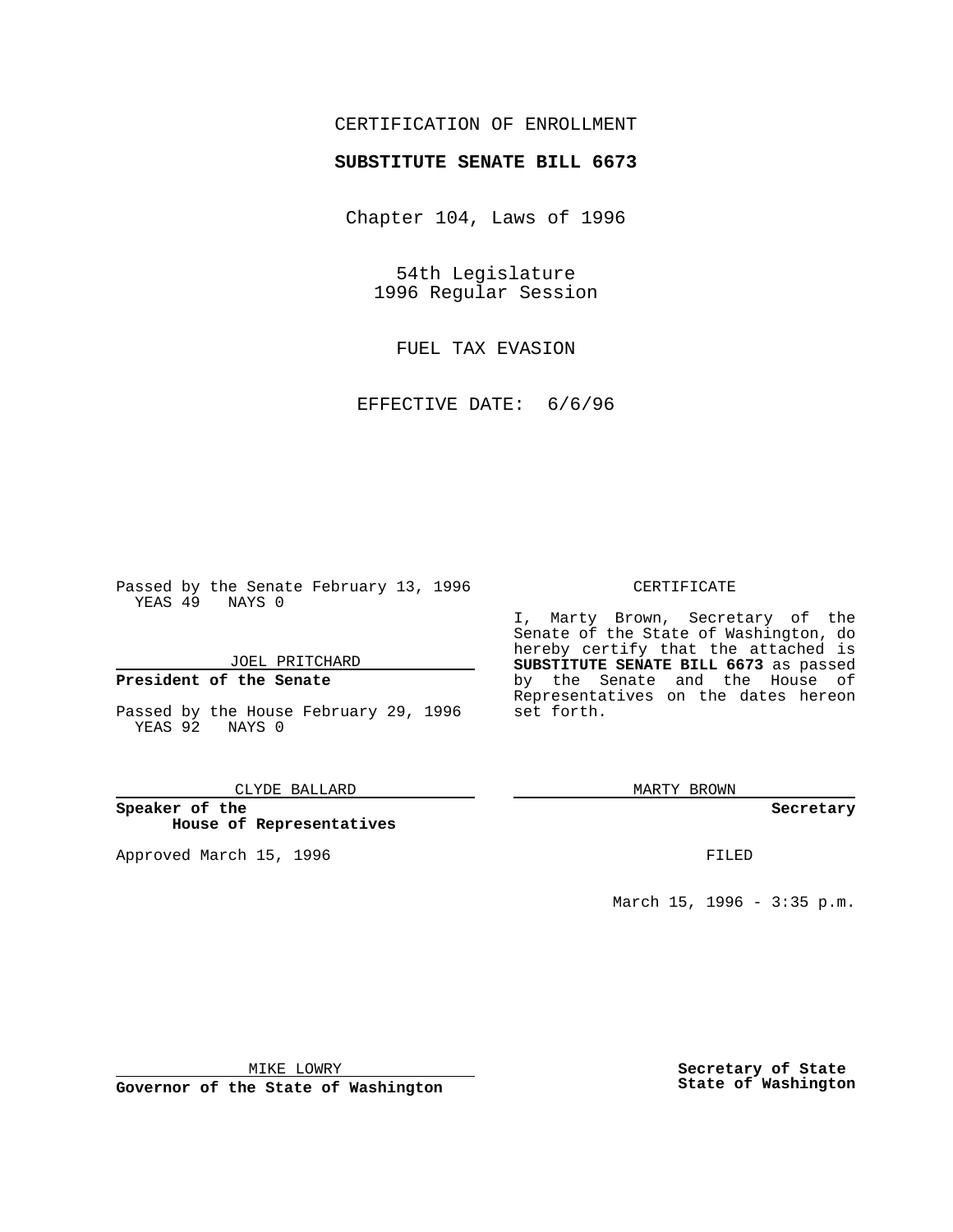## **SUBSTITUTE SENATE BILL 6673** \_\_\_\_\_\_\_\_\_\_\_\_\_\_\_\_\_\_\_\_\_\_\_\_\_\_\_\_\_\_\_\_\_\_\_\_\_\_\_\_\_\_\_\_\_\_\_

\_\_\_\_\_\_\_\_\_\_\_\_\_\_\_\_\_\_\_\_\_\_\_\_\_\_\_\_\_\_\_\_\_\_\_\_\_\_\_\_\_\_\_\_\_\_\_

Passed Legislature - 1996 Regular Session

### **State of Washington 54th Legislature 1996 Regular Session**

**By** Senate Committee on Transportation (originally sponsored by Senators Owen and Wood)

Read first time 02/06/96.

 AN ACT Relating to fuel tax evasion; amending RCW 82.36.030, 82.36.045, 82.36.060, 82.36.070, 82.36.160, 82.36.390, 82.38.030, 82.38.110, 82.38.120, 82.38.140, 82.38.150, 82.38.170, 82.42.020, 82.42.040, 82.42.060, and 82.42.080; creating new sections; and prescribing penalties.

BE IT ENACTED BY THE LEGISLATURE OF THE STATE OF WASHINGTON:

 **Sec. 1.** RCW 82.36.030 and 1994 c 262 s 18 are each amended to read as follows:

 Every distributor shall on or before the twenty-fifth day of each calendar month file, on forms furnished by the department, a statement 11 signed by the distributor or his or her authorized agent showing the total number of gallons of motor vehicle fuel sold, distributed, or used by such distributor within this state during the preceding calendar month and, for counties within which an additional excise tax on motor vehicle fuel has been levied by that jurisdiction under RCW 82.80.010, showing the total number of gallons of motor vehicle fuel sold, distributed, or used by the distributor within the boundaries of 18 the county during the preceding calendar month. As directed by the department, the distributor shall periodically submit with the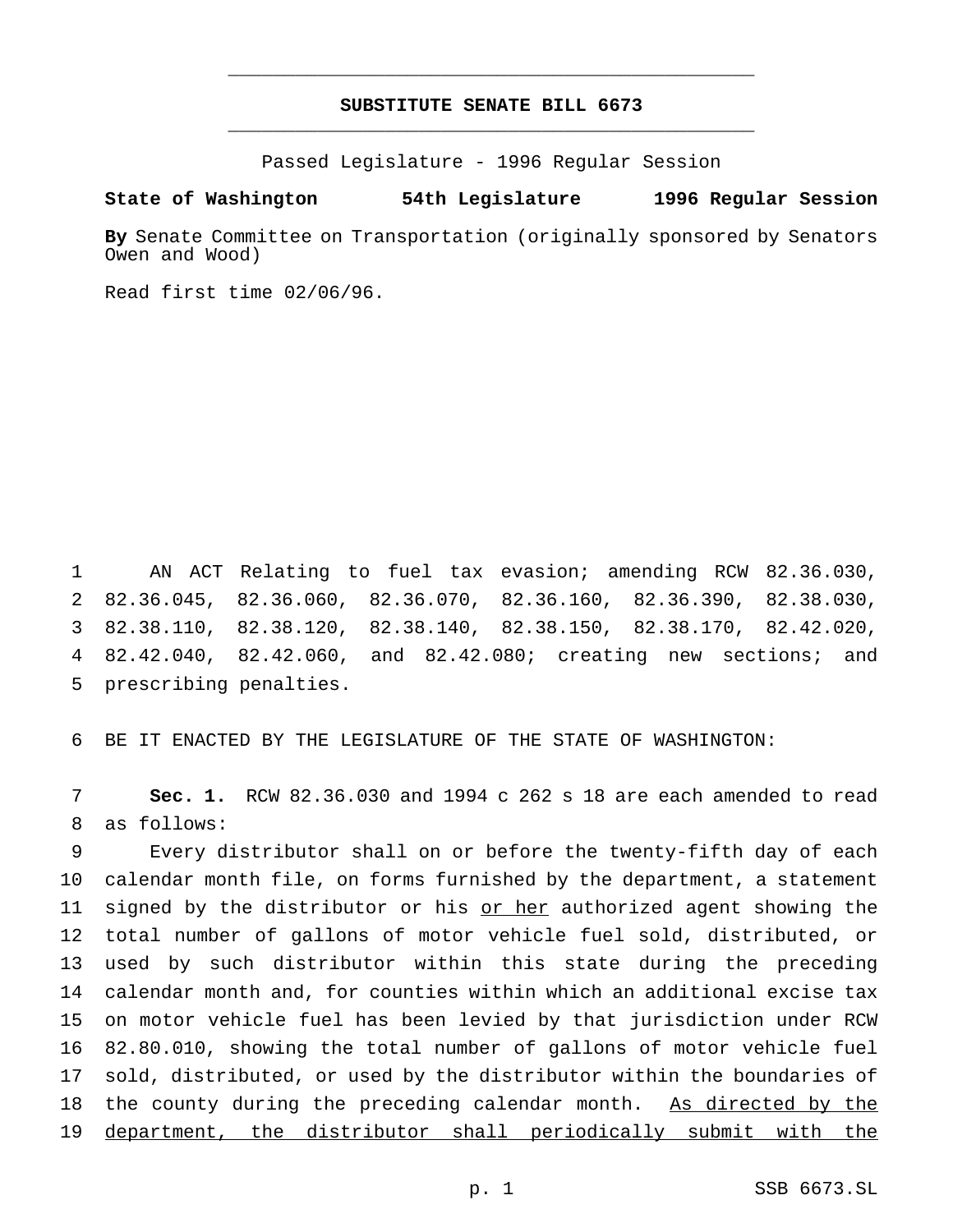statement, on forms furnished by the department, updated license

information.

 **Sec. 2.** RCW 82.36.045 and 1991 c 339 s 1 are each amended to read as follows:

 (1) If the department determines that the tax reported by a motor vehicle fuel distributor is deficient, the department shall assess the deficiency on the basis of information available to it, and shall add a penalty of two percent of the amount of the deficiency.

 (2) If a distributor, whether licensed or not licensed as such, fails, neglects, or refuses to file a motor vehicle fuel tax report the department shall, on the basis of information available to it, determine the tax liability of the distributor for the period during which no report was filed. The department shall add the penalty provided in subsection (1) of this section to the tax. An assessment made by the department under this subsection or subsection (1) of this section is presumed to be correct. In any case, where the validity of the assessment is questioned, the burden is on the person who challenges the assessment to establish by a fair preponderance of evidence that it is erroneous or excessive, as the case may be.

 (3) If a distributor files a false or fraudulent report with intent to evade the tax imposed by this chapter, the department shall add to the amount of deficiency a penalty equal to twenty-five percent of the deficiency, in addition to the penalty provided in subsections (1) and (2) of this section and all other penalties prescribed by law.

 (4) Motor vehicle fuel tax, penalties, and interest payable under this chapter bears interest at the rate of one percent per month, or fraction thereof, from the first day of the calendar month after the amount or any portion of it should have been paid until the date of payment. If a distributor establishes by a fair preponderance of evidence that the failure to pay the amount of tax due was attributable to reasonable cause and was not intentional or willful, the department may waive the penalty. The department may waive the interest when it determines the cost of processing or collection of the interest exceeds the amount of interest due.

 (5) Except in the case of a fraudulent report, neglect or refusal to make a report, or failure to pay or to pay the proper amount, the department shall assess the deficiency under subsection (1) or (2) of 38 this section within  $($  (three)) <u>five</u> years from the last day of the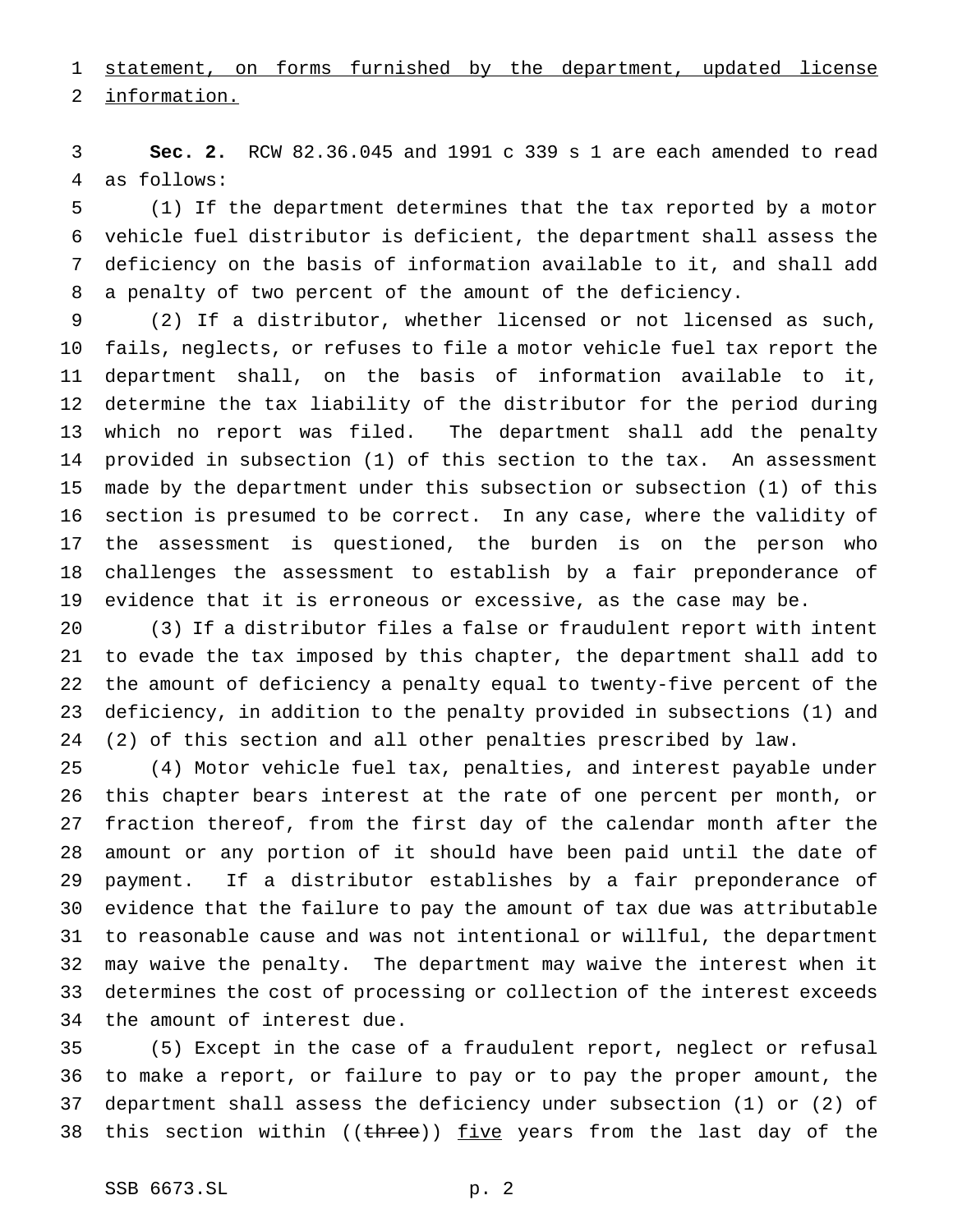succeeding calendar month after the reporting period for which the 2 amount is proposed to be determined or within ((three)) five years after the return is filed, whichever period expires later.

 (6) Except in the case of violations of filing a false or fraudulent report, if the department deems mitigation of penalties and interest to be reasonable and in the best interest of carrying out the purpose of this chapter, it may mitigate such assessments upon whatever terms the department deems proper, giving consideration to the degree and extent of the lack of records and reporting errors. The department may ascertain the facts regarding recordkeeping and payment penalties in lieu of more elaborate proceedings under this chapter.

 (7) A distributor against whom an assessment is made under subsection (1) or (2) of this section may petition for a reassessment within thirty days after service upon the distributor of notice of the assessment. If the petition is not filed within the thirty-day period, the amount of the assessment becomes final at the expiration of that period.

 If a petition for reassessment is filed within the thirty-day period, the department shall reconsider the assessment and, if the distributor has so requested in its petition, shall grant the distributor an oral hearing and give the distributor twenty days' notice of the time and place of the hearing. The department may continue the hearing from time to time. The decision of the department upon a petition for reassessment becomes final thirty days after service of notice upon the distributor.

 An assessment made by the department becomes due and payable when it becomes final. If it is not paid to the department when due and payable, the department shall add a penalty of ten percent of the amount of the tax.

 (8) In a suit brought to enforce the rights of the state under this chapter, the assessment showing the amount of taxes, penalties, interest, and cost unpaid to the state is prima facie evidence of the facts as shown.

 (9) A notice of assessment required by this section must be served personally or by mail. If it is served by mail, service shall be made by deposit of the notice in the United States mail, postage prepaid, addressed to the distributor at the most current address furnished to the department.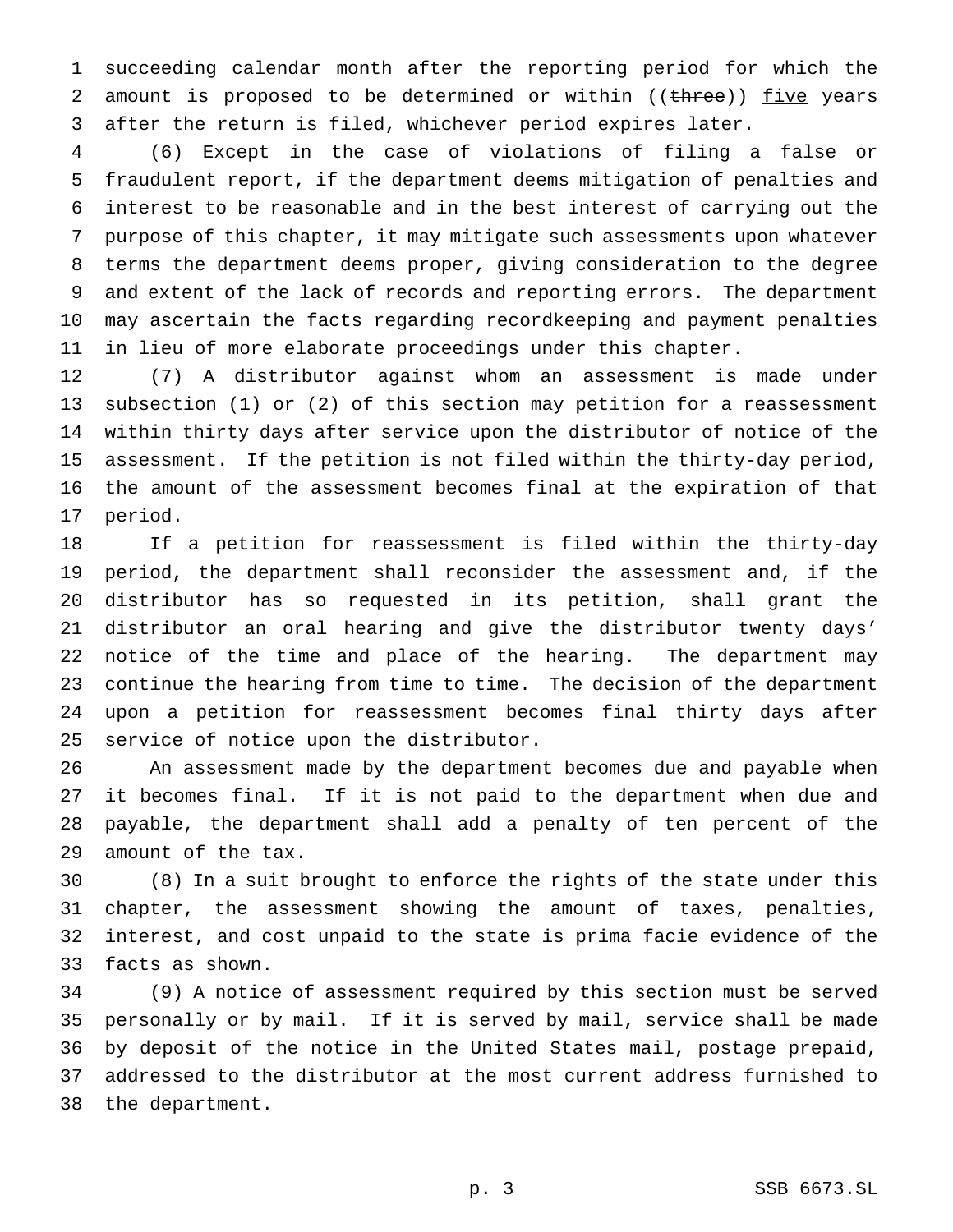(10) The tax required by this chapter, to be collected by the seller, is held in trust by the seller until paid to the department, 3 and a seller who appropriates or converts the tax collected to his or 4 her own use or to any use other than the payment of the tax to the extent that the money required to be collected is not available for payment on the due date as prescribed in this chapter is guilty of a 7 felony, or gross misdemeanor in accordance with the theft and anticipatory provisions of Title 9A RCW. A person, partnership, corporation, or corporate officer who fails to collect the tax imposed by this section, or who has collected the tax and fails to pay it to 11 the department in the manner prescribed by this chapter, is personally 12 liable to the state for the amount of the tax.

 **Sec. 3.** RCW 82.36.060 and 1994 c 262 s 19 are each amended to read as follows:

 Every person, before becoming a distributor or continuing in business as a distributor, shall make an application to the department for a license authorizing the applicant to engage in business as a distributor. Applications for such licenses shall be made to the department on forms to be furnished by the department.

 Every application for a distributor's license must contain the 21 following information to the extent it applies to the applicant:

 (1) Proof as the department may require concerning the applicant's identity, including but not limited to his or her fingerprints or those 24 of the officers of a corporation making the application;

 (2) The applicant's form and place of organization including proof that the individual, partnership, or corporation is licensed to do 27 business in this state;

 (3) The qualification and business history of the applicant and any 29 partner, officer, or director;

 (4) The applicant's financial condition or history including a bank 31 reference and whether the applicant or any partner, officer, or 32 director has ever been adjudged bankrupt or has an unsatisfied judgment 33 in a federal or state court;

 (5) Whether the applicant has been adjudged guilty of a crime that directly relates to the business for which the license is sought and 36 the time elapsed since the conviction is less than ten years, or has suffered a judgment within the preceding five years in a civil action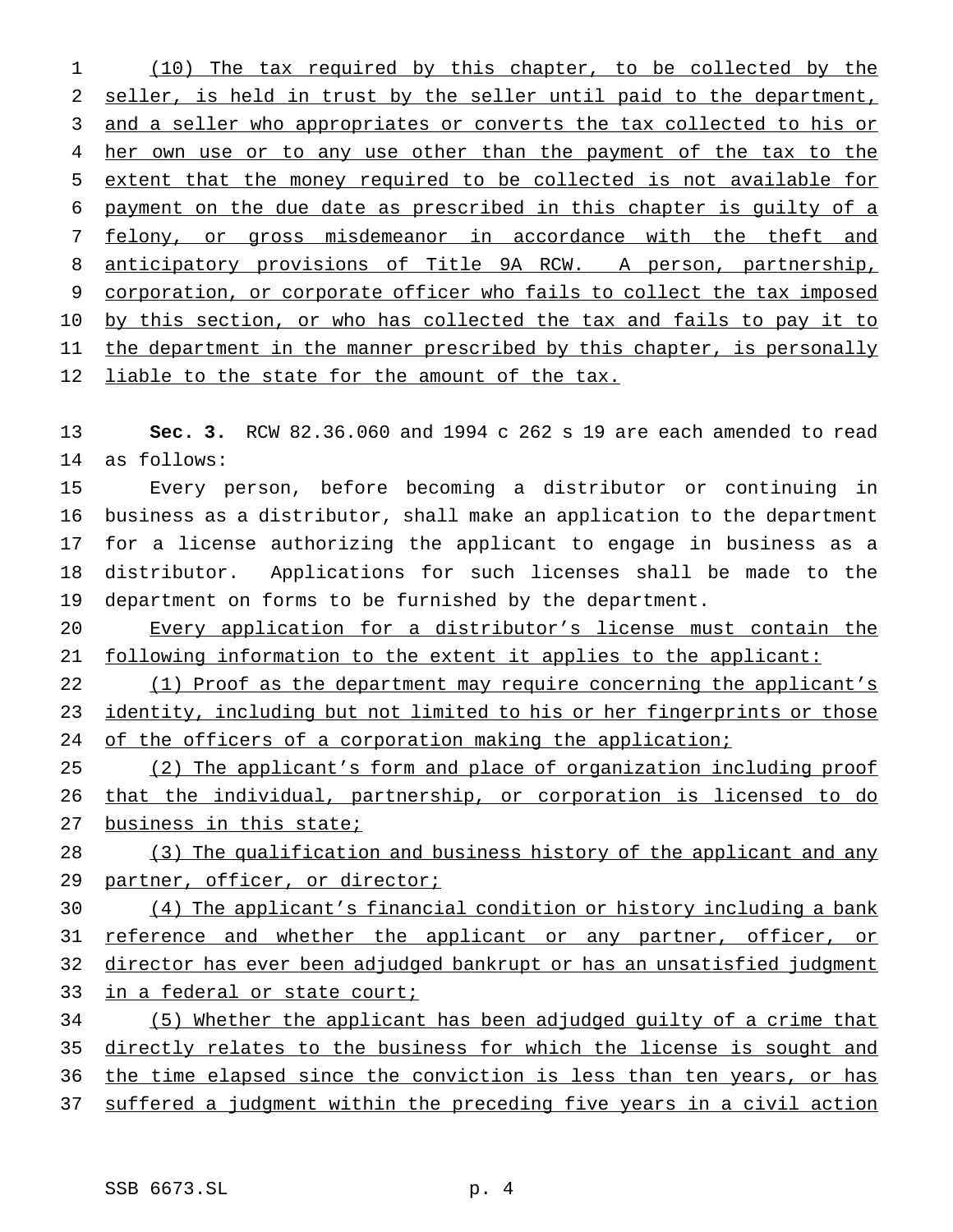involving fraud, misrepresentation, or conversion and in the case of a corporation or partnership, all directors, officers, or partners.

3 After receipt of an application for a license, the director may 4 conduct an investigation to determine whether the facts set forth are true. The director may require a fingerprint record check of the applicant through the Washington state patrol criminal identification system and the federal bureau of investigation before issuance of a license. The results of the background investigation including criminal history information may be released to authorized department 10 personnel as the director deems necessary. The department shall charge 11 a license holder or license applicant a fee of fifty dollars for each background investigation conducted.

13 An applicant who makes a false statement of a material fact on the 14 application may be prosecuted for false swearing as defined by RCW 9A.72.040.

 Before granting any license authorizing any person to engage in business as a distributor, the department shall require applicant to file with the department, in such form as shall be prescribed by the department, a corporate surety bond duly executed by the applicant as principal, payable to the state and conditioned for faithful performance of all the requirements of this chapter, including the payment of all taxes, penalties, and other obligations arising out of this chapter. The total amount of the bond or bonds, required of any distributor shall be fixed by the department and may be increased or reduced by the department at any time subject to the limitations herein provided. In fixing the total amount of the bond or bonds required of any distributor, the department shall require a bond or bonds equivalent in total amount to twice the estimated monthly excise tax determined in such manner as the department may deem proper. If at any time the estimated excise tax to become due during the succeeding month amounts to more than fifty percent of the established bond, the department shall require additional bonds or securities to maintain the marginal ratio herein specified or shall demand excise tax payments to be made weekly or semimonthly to meet the requirements hereof.

 ((In lieu of a bond in excess of five thousand dollars the distributor may file with the department a property statement setting forth a complete description of all his property and the values 38 thereof, and showing the amount of any indebtedness or encumbrance 39 thereon to the end that the department may ascertain whether or not the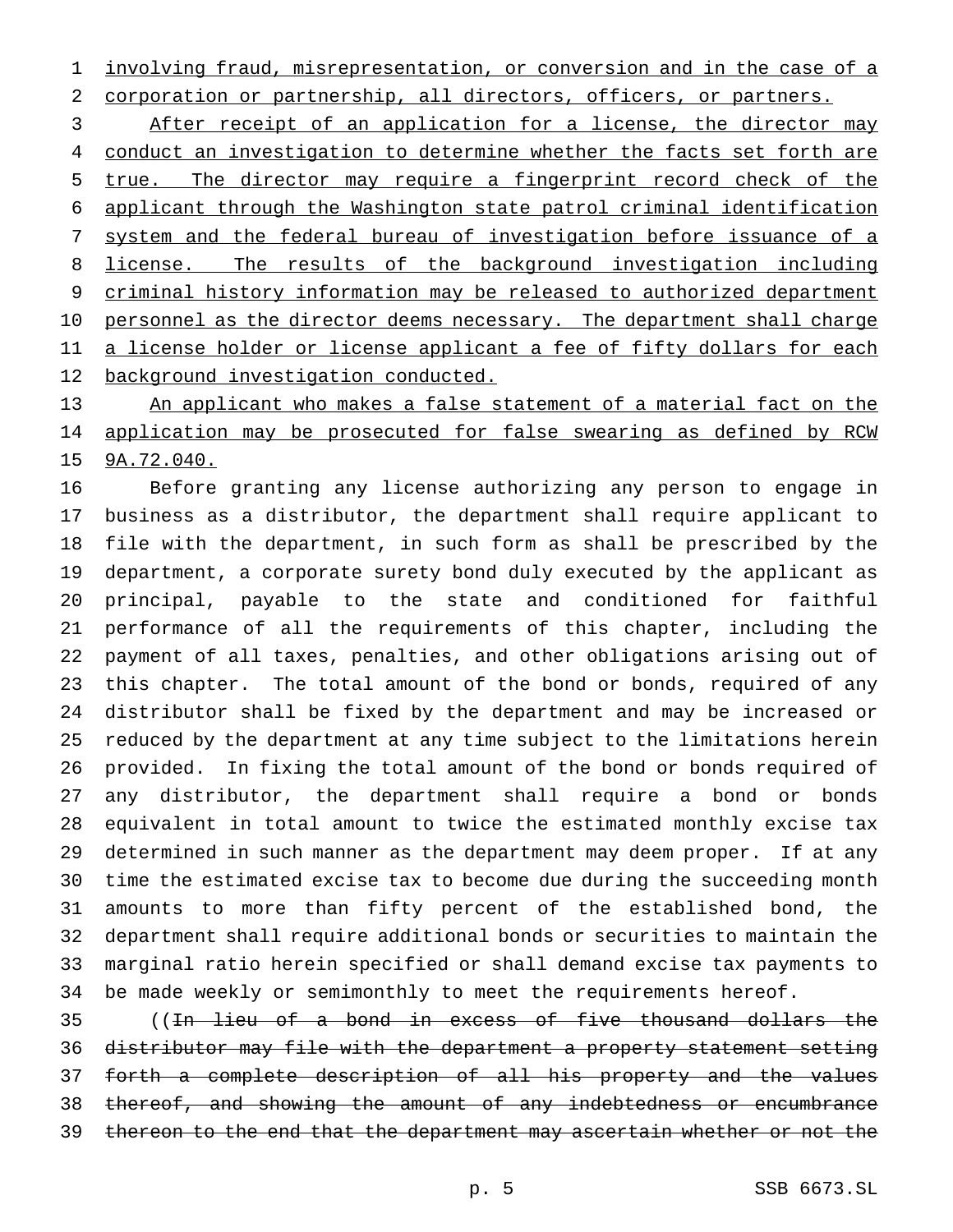distributor can be compelled to respond in twice the amount of the 2 taxes due or to become due hereunder. If the department determines 3 that the distributor can be compelled to respond in twice the amount of the tax the department may accept such statement in lieu of a bond in excess of five thousand dollars. The department may at any time demand 6 from the distributor a new property statement and may at any time if the department deems the property of the distributor insufficient to secure the payment of twice the amount of the taxes require the distributor to furnish a bond in such amount as will secure the payment 10 of twice the amount of the taxes.))

 The total amount of the bond or bonds required of any distributor shall never be less than five thousand dollars nor more than fifty thousand dollars.

 No recoveries on any bond or the execution of any new bond shall invalidate any bond and no revocation of any license shall effect the validity of any bond but the total recoveries under any one bond shall not exceed the amount of the bond.

 In lieu of any such bond or bonds in total amount as herein fixed, a distributor may deposit with the state treasurer, under such terms and conditions as the department may prescribe, a like amount of lawful money of the United States or bonds or other obligations of the United States, the state, or any county of the state, of an actual market value not less than the amount so fixed by the department.

 Any surety on a bond furnished by a distributor as provided herein shall be released and discharged from any and all liability to the state accruing on such bond after the expiration of thirty days from the date upon which such surety has lodged with the department a written request to be released and discharged, but this provision shall not operate to relieve, release, or discharge the surety from any liability already accrued or which shall accrue before the expiration of the thirty day period. The department shall promptly, upon receiving any such request, notify the distributor who furnished the bond; and unless the distributor, on or before the expiration of the thirty day period, files a new bond, or makes a deposit in accordance with the requirements of this section, the department shall forthwith cancel the distributor's license. Whenever a new bond is furnished by 37 a distributor, the department shall cancel his or her old bond as soon as the department and the attorney general are satisfied that all liability under the old bond has been fully discharged.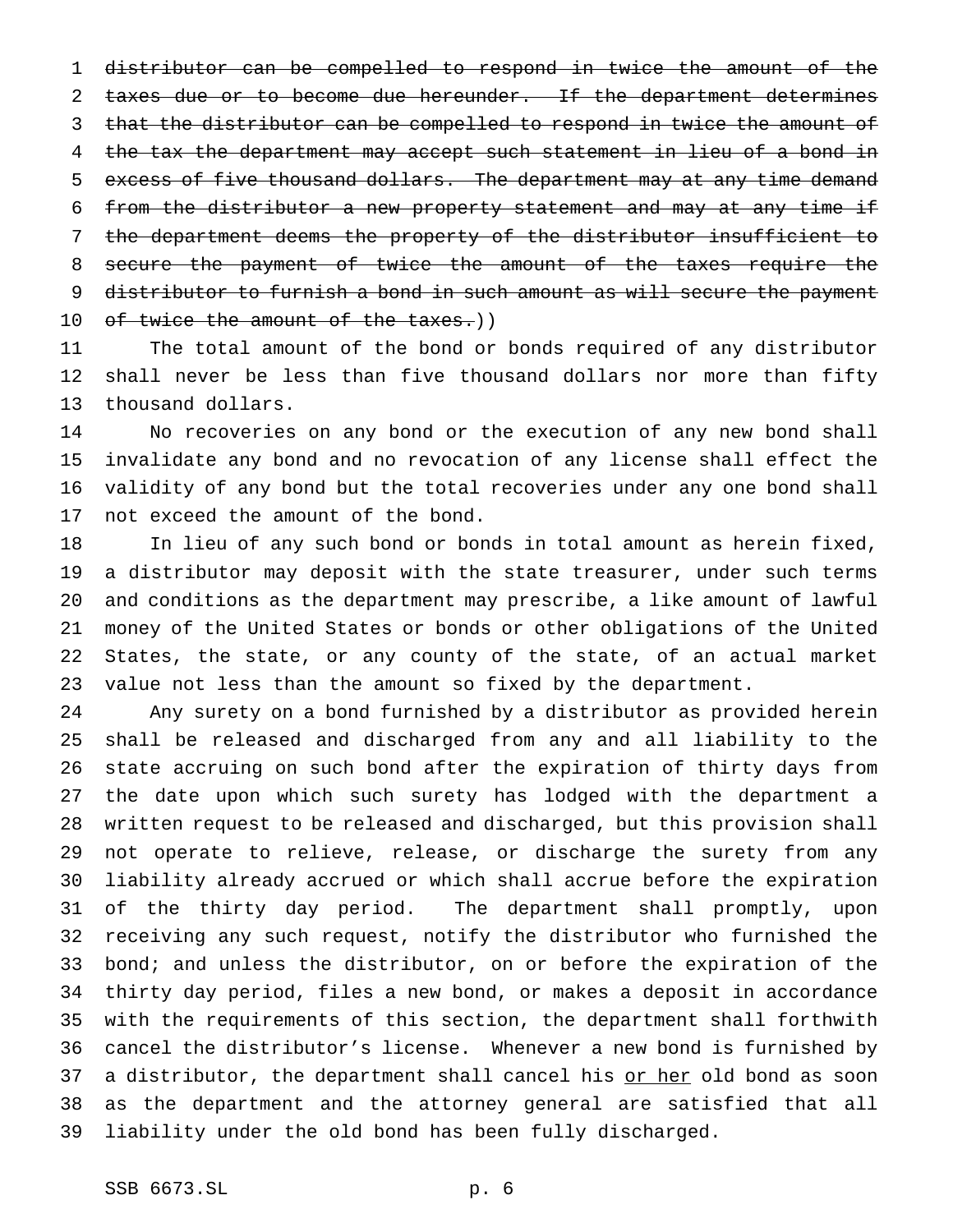The department may require a distributor to give a new or additional surety bond or to deposit additional securities of the character specified in this section if, in its opinion, the security of the surety bond theretofore filed by such distributor, or the market value of the properties deposited as security by the distributor, shall become impaired or inadequate; and upon the failure of the distributor to give such new or additional surety bond or to deposit additional securities within thirty days after being requested so to do by the 9 department, the department shall forthwith cancel his or her license.

 **Sec. 4.** RCW 82.36.070 and 1994 c 262 s 20 are each amended to read as follows:

 The application in proper form having been accepted for filing, the filing fee paid, and the bond or other security having been accepted and approved, the department shall issue to the applicant a license to transact business as a distributor in the state, and such license shall be valid until canceled or revoked.

 The license so issued by the department shall not be assignable, and shall be valid only for the distributor in whose name issued.

 The department shall keep and file all applications and bonds with an alphabetical index thereof, together with a record of all licensed distributors.

 Each distributor shall be assigned a license number upon qualifying for a license hereunder, and the department shall issue to each such licensee a license certificate which shall be displayed conspicuously 25 by the distributor at his or her principal place of business. The department may refuse to issue or may revoke a motor vehicle fuel distributor license, to a person:

 (1) Who formerly held a motor vehicle fuel distributor's license that, before the time of filing for application, has been revoked or canceled for cause;

 (2)  $\text{Mho}$  is a subterfuge for the real party in interest whose license has been revoked or canceled for cause;

 (3) Who, as an individual licensee or officer, director, owner, or managing employee of a nonindividual licensee, has had a motor vehicle fuel distributor license revoked or canceled for cause;

 (4) Who has an unsatisfied debt to the state assessed under either 37 chapter 82.36, 82.37, 82.38, 82.42, or 46.87 RCW; (( $\Theta$ r))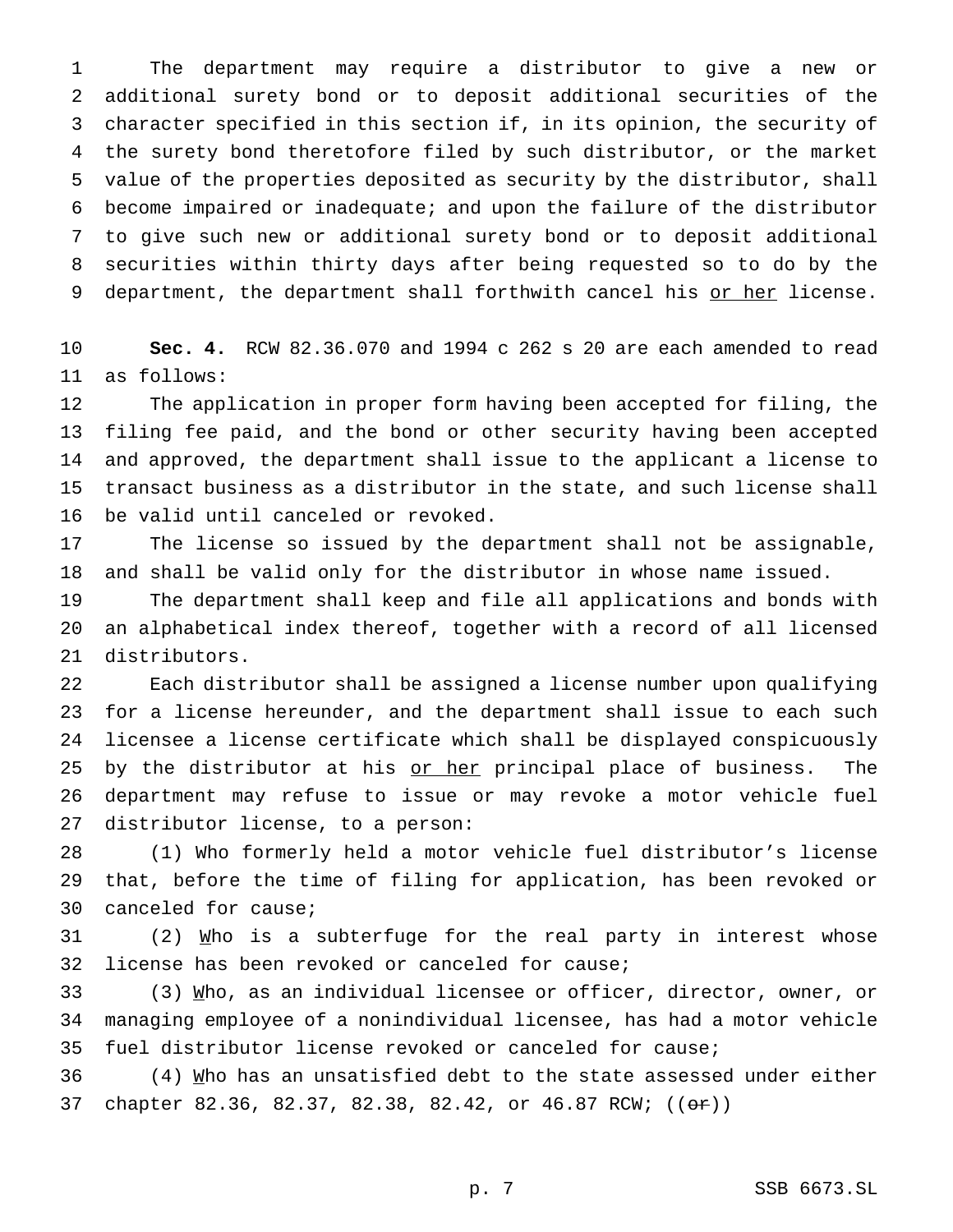(5) Who formerly held as an individual, officer, director, owner, managing employee of a nonindividual licensee, or subterfuge for a real party in interest, a license issued by the federal government or a 4 state that allowed a person to buy or sell untaxed motor vehicle or 5 special fuel, which license, before the time of filing for application, has been revoked for cause; (6) Who pled guilty to or was convicted as an individual, corporate 8 officer, director, owner, or managing employee in this or any other state or in any federal jurisdiction of a gross misdemeanor or felony crime directly related to the business or has been subject to a civil judgment involving fraud, misrepresentation, conversion, or dishonesty, 12 notwithstanding chapter 9.96A RCW; (7) Who misrepresented or concealed a material fact in obtaining a 14 license or in reinstatement thereof; (8) Who violated a statute or administrative rule regulating fuel taxation or distribution; (9) Who failed to cooperate with the department's investigations by: 19 (a) Not furnishing papers or documents; (b) Not furnishing in writing a full and complete explanation regarding a matter under investigation by the department; or 22 (c) Not responding to subpoenas issued by the department, whether 23 or not the recipient of the subpoena is the subject of the proceeding; 24 (10) Who failed to comply with an order issued by the director; or (11) Upon other sufficient cause being shown. Before such a refusal or revocation, the department shall grant the applicant a hearing and shall give the applicant at least twenty days' written notice of the time and place of the hearing. 29 For the purpose of considering an application for a distributor's license, the department may inspect, cause an inspection, investigate, or cause an investigation of the records of this or any other state or of the federal government to ascertain the veracity of the information on the application form and the applicant's criminal and licensing history. The department may, in the exercise of reasonable discretion, suspend a motor vehicle distributor license at any time before and pending such a hearing for unpaid taxes or reasonable cause.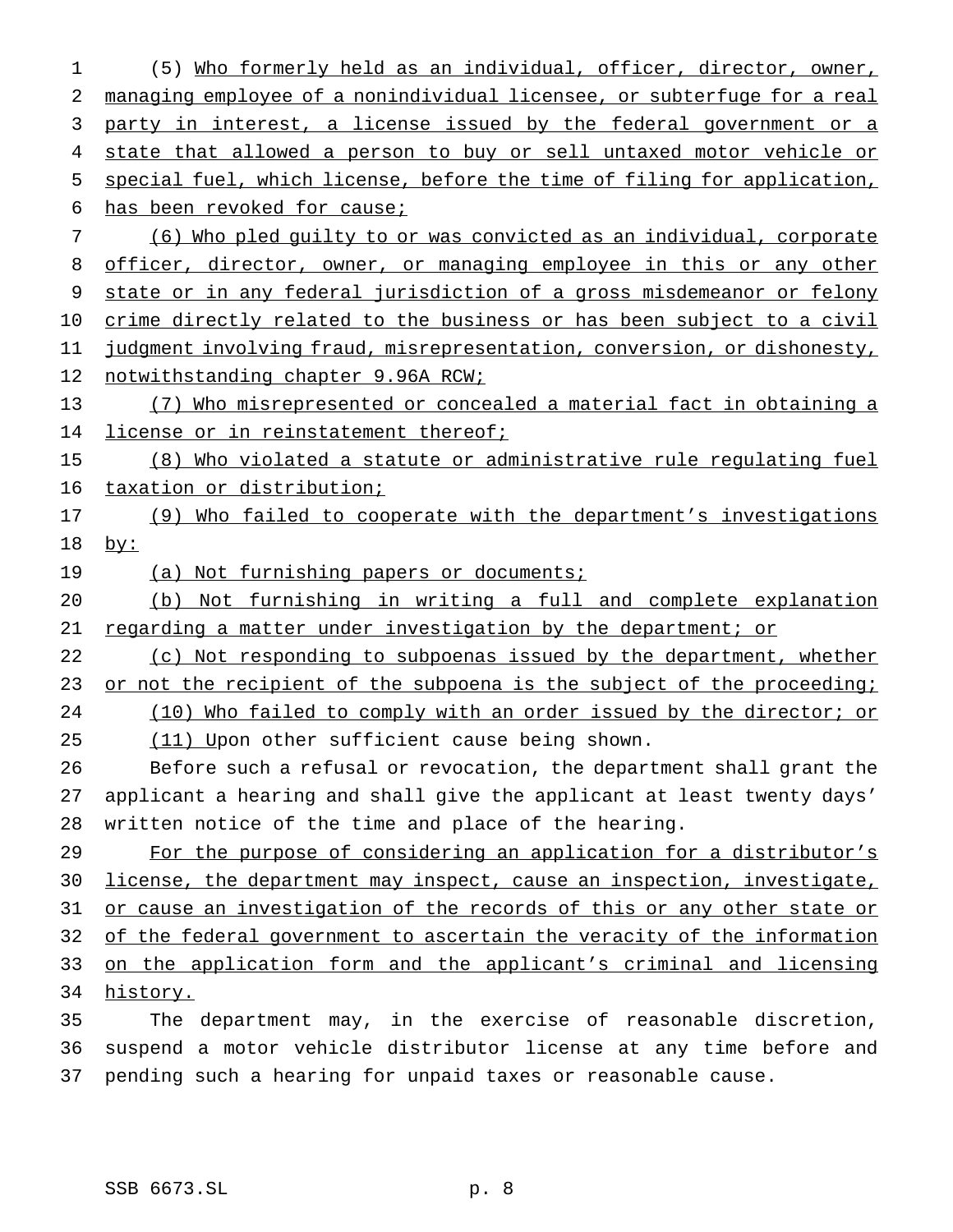**Sec. 5.** RCW 82.36.160 and 1961 c 15 s 82.36.160 are each amended to read as follows:

3 Every distributor shall maintain in the office of his or her 4 principal place of business in this state, for a period of ((three)) five years, records of motor vehicle fuel received, sold, distributed, 6 or used by  $((\text{him}))$  the distributor, in such form as the director may prescribe, together with invoices, bills of lading, and other pertinent papers as may be required under the provisions of this chapter.

 Every dealer purchasing motor vehicle fuel taxable under this chapter for the purpose of resale, shall maintain within this state, for a period of two years a record of motor vehicle fuels received, the amount of tax paid to the distributor as part of the purchase price, together with delivery tickets, invoices, and bills of lading, and such other records as the director shall require.

 **Sec. 6.** RCW 82.36.390 and 1961 c 15 s 82.36.390 are each amended to read as follows:

 Any person who, through false statement, trick, or device, or otherwise, obtains motor vehicle fuel for export and fails to export the same or any portion thereof, or causes such motor vehicle fuel or any thereof not to be exported, or who diverts said motor vehicle fuel or any thereof or who causes it to be diverted from interstate or foreign transit begun in this state, or who unlawfully returns such fuel or any thereof to this state and sells or uses it or any thereof in this state or causes it or any thereof to be used or sold in this state and fails to notify the distributor from whom such motor vehicle fuel was originally purchased of his or her act, and any distributor or other person who conspires with any person to withhold from export, or divert from interstate or foreign transit begun in this state, or to return motor vehicle fuel to this state for sale or use with intent to 30 avoid any of the taxes imposed by this chapter, ((shall be)) is guilty 31 of a ((gross misdemeanor, and upon conviction thereof shall be punished 32 by a fine of not less than five hundred dollars nor more than five thousand dollars, or by imprisonment in the county jail not exceeding 34 one year, or by both such fine and imprisonment)) felony, or gross 35 misdemeanor in accordance with the theft and anticipatory provisions of Title 9A RCW. Each shipment illegally diverted or illegally returned shall be a separate offense, and the unit of each shipment shall be the cargo of one vessel, or one railroad carload, or one automobile truck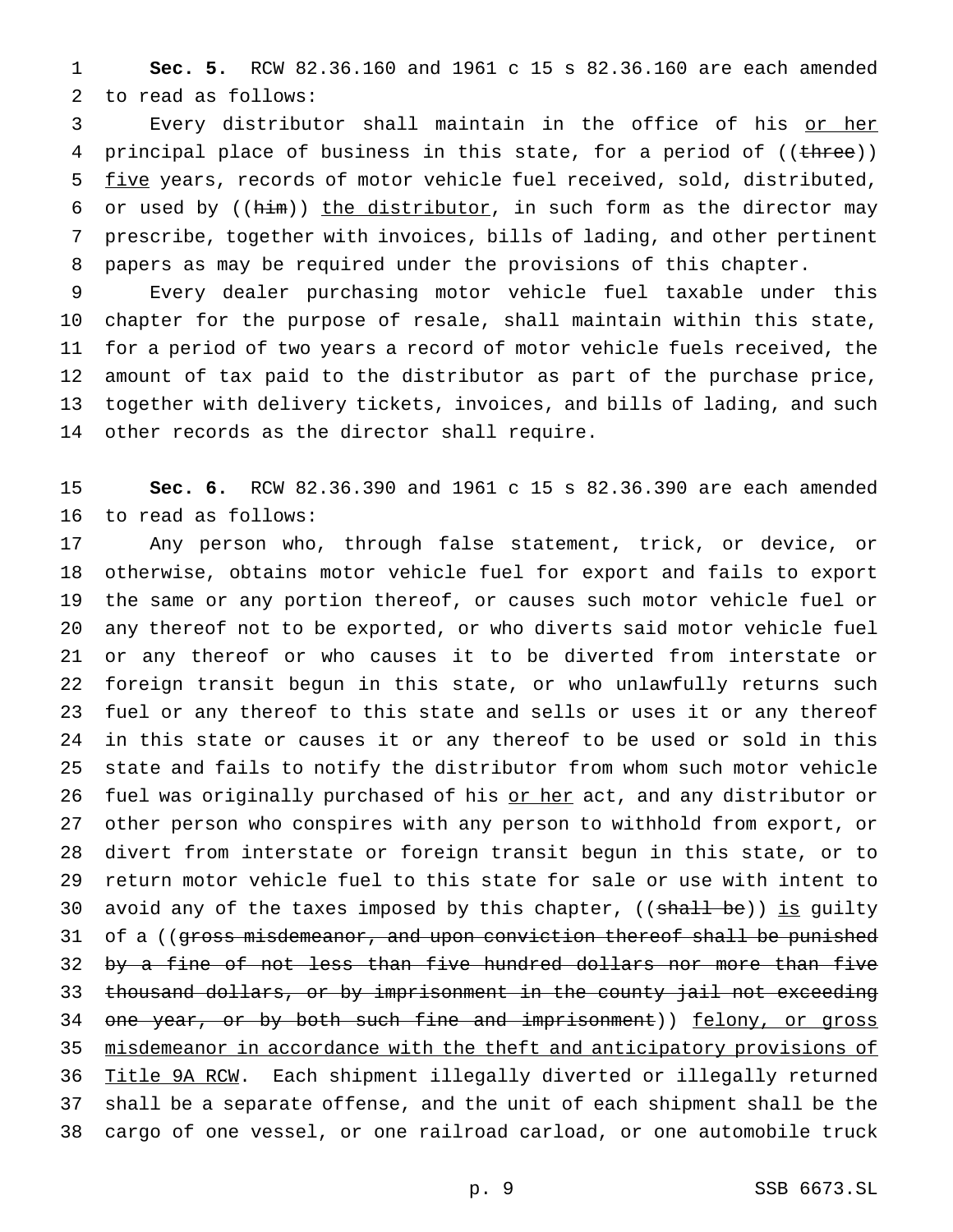load, or such truck and trailer load, or one drum, or one barrel, or one case or one can.

 **Sec. 7.** RCW 82.38.030 and 1989 c 193 s 3 are each amended to read as follows:

 (1) There is hereby levied and imposed upon special fuel users a tax at the rate computed in the manner provided in RCW 82.36.025 per gallon or each one hundred cubic feet of compressed natural gas measured at standard pressure and temperature on the use of special fuel in any motor vehicle operated upon the highways of this state during the fiscal year for which such rate is applicable.

 (2) The tax shall be collected by the special fuel dealer and shall be paid over to the department as hereinafter provided: (a) With respect to all special fuel delivered by a special fuel dealer into supply tanks of motor vehicles or into storage facilities used for the fueling of motor vehicles at unbonded service stations in this state; or (b) in all other transactions where the purchaser is not the holder of a valid special fuel license issued pursuant to this chapter allowing the purchase of untaxed special fuel, except sales of special fuel for export. To claim an exemption on account of sales by a licensed special fuel dealer for export, the purchaser shall obtain from the selling special fuel dealer, and such selling special fuel dealer must furnish the purchaser, an invoice giving such details of the sale for export as the director may require, copies of which shall be furnished the department and the entity of the state or foreign jurisdiction of destination which is charged by the laws of that state or foreign jurisdiction with the control or monitoring or both, of the sales or movement of special fuel in that state or foreign jurisdiction.

 (3) The tax shall be paid over to the department by the special fuel user as hereinafter provided with respect to the taxable use of special fuel upon which the tax has not previously been imposed.

 It is expressly provided that delivery of special fuel may be made without collecting the tax otherwise imposed, when such deliveries are made by a bonded special fuel dealer to special fuel users who are authorized by the department as hereinafter provided, to purchase fuel without payment of tax to the bonded special fuel dealer.

 (4) The tax required by this chapter, to be collected by the seller, is held in trust by the seller until paid to the department,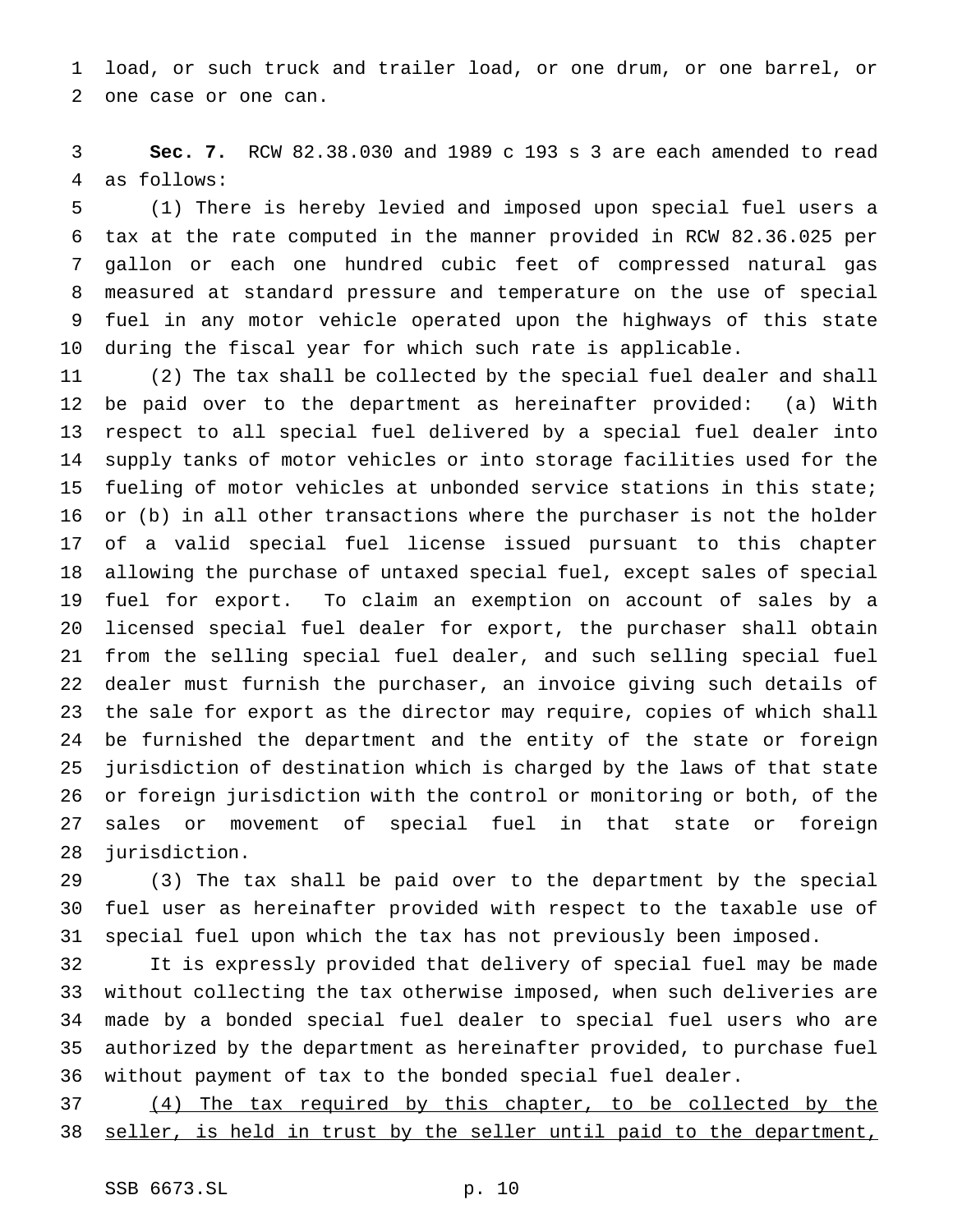1 and a seller who appropriates or converts the tax collected to his or her own use or to any use other than the payment of the tax to the extent that the money required to be collected is not available for 4 payment on the due date as prescribed in this chapter is guilty of a felony, or gross misdemeanor in accordance with the theft and anticipatory provisions of Title 9A RCW. A person, partnership, corporation, or corporate officer who fails to collect the tax imposed by this section, or who has collected the tax and fails to pay it to the department in the manner prescribed by this chapter, is personally 10 liable to the state for the amount of the tax.

 **Sec. 8.** RCW 82.38.110 and 1988 c 122 s 2 are each amended to read as follows:

13 Application for a special fuel dealer's license((<del>, special fuel</del> 14 supplier's license,)) or a special fuel user's license shall be made to the department. The application shall be filed upon a form prepared and furnished by the department and shall contain such information as the department deems necessary.

18 Every application for a special fuel dealer's license must contain 19 the following information to the extent it applies to the applicant:

 (1) Proof as the department may require concerning the applicant's 21 identity, including but not limited to his or her fingerprints or those 22 of the officers of a corporation making the application;

 (2) The applicant's form and place of organization including proof that the individual, partnership, or corporation is licensed to do business in this state;

 (3) The qualification and business history of the applicant and any 27 partner, officer, or director;

28 (4) The applicant's financial condition or history including a bank 29 reference and whether the applicant or any partner, officer, or director has ever been adjudged bankrupt or has an unsatisfied judgment 31 in a federal or state court;

 (5) Whether the applicant has been adjudged guilty of a crime that 33 directly relates to the business for which the license is sought and the time elapsed since the conviction is less than ten years, or has suffered a judgment within the preceding five years in a civil action involving fraud, misrepresentation, or conversion and in the case of a corporation or partnership, all directors, officers, or partners.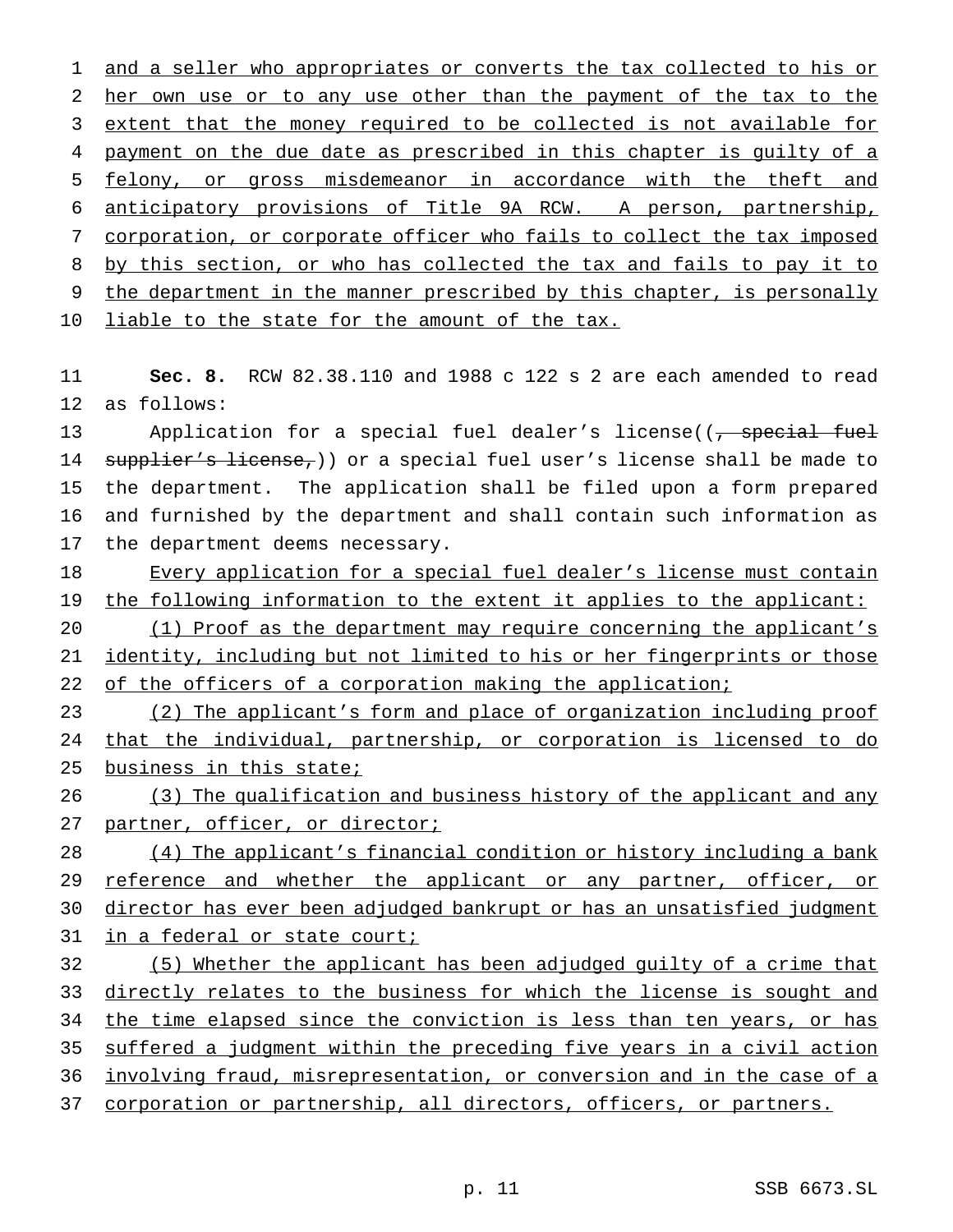1 After receipt of an application for a license, the director may conduct an investigation to determine whether the facts set forth are 3 true. The director may require a fingerprint record check of the applicant through the Washington state patrol criminal identification system and the federal bureau of investigation before issuance of a license. The results of the background investigation including criminal history information may be released to authorized department 8 personnel as the director deems necessary. The department shall charge a license holder or license applicant a fee of fifty dollars for each background investigation conducted.

11 An applicant who makes a false statement of a material fact on the application may be prosecuted for false swearing as defined by RCW 9A.72.040.

 No special fuel dealer's license may be issued to any person or continued in force unless such person has furnished bond, as defined in RCW 82.38.020, in such form as the department may require, to secure 17 his or her compliance with this chapter, and the payment of any and all taxes, interest, and penalties due and to become due hereunder. The requirement of furnishing a bond shall be waived for special fuel dealers who only deliver special fuel into the fuel tanks of marine vessels.

 The department may require a special fuel user to post a bond if the special fuel user, after having been licensed, has failed to file timely reports or has failed to remit taxes due, or when an investigation or audit indicates problems severe enough that the department, in its discretion, determines that a bond is required to protect the interests of the state. The department may also adopt rules prescribing conditions that, in the department's discretion, require a bond to protect the interests of the state.

 The total amount of the bond or bonds required of any special fuel dealer or special fuel user shall be equivalent to three times the estimated monthly fuel tax, determined in such manner as the department may deem proper: PROVIDED, That those special fuel dealers having held a special fuel license for five or more years without having said license suspended or revoked by the department shall be permitted to reduce the amount of their bond to twice the estimated monthly tax liability: PROVIDED FURTHER, That the total amount of the bond or bonds shall never be less than five hundred dollars nor more than fifty thousand dollars.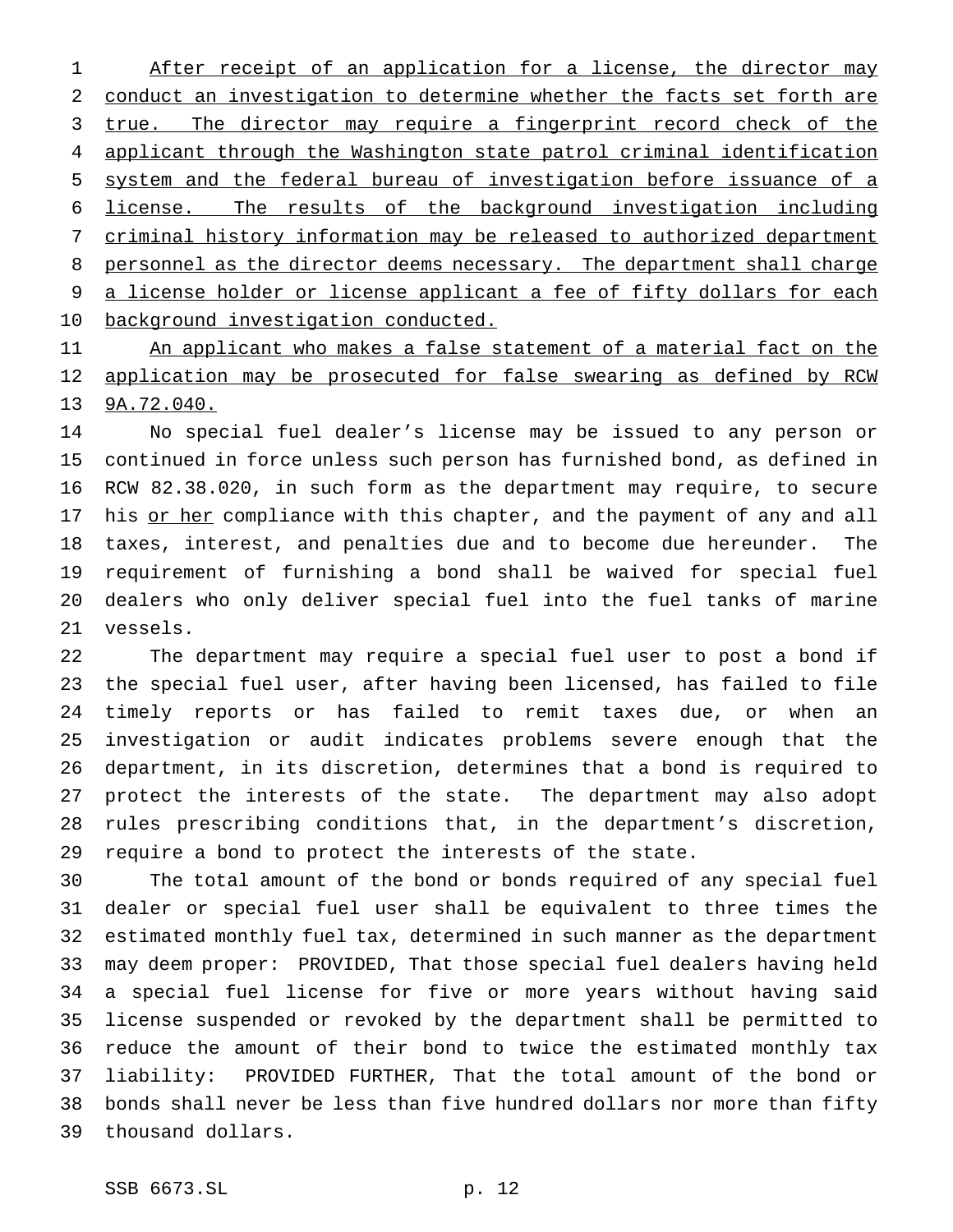**Sec. 9.** RCW 82.38.120 and 1995 c 274 s 21 are each amended to read as follows:

 Upon receipt and approval of an application and bond, if required, the department shall issue to the applicant a license to act as a special fuel dealer or a special fuel user. However, the department may refuse to issue a special fuel dealer's license or a special fuel user's license to any person:

 (1) Who formerly held either type of license which, prior to the time of filing for application, has been revoked for cause;

10 (2) Mho is a subterfuge for the real party in interest whose license prior to the time of filing for application, has been revoked for cause;

13 (3) Mho, as an individual licensee, or officer, director, owner, or managing employee of a nonindividual licensee, has had a special fuel license revoked for cause;

 (4) Who has an unsatisfied debt to the state assessed under either 17 chapter 82.36, 82.38, or 46.87 RCW; (( $\Theta$ r))

18 (5) Who formerly held as an individual, officer, director, owner, 19 managing employee of a nonindividual licensee, or subterfuge for a real party in interest, a license issued by the federal government or a 21 state that allowed a person to buy or sell untaxed motor vehicle or 22 special fuel, which license, before the time of filing for application, 23 has been revoked for cause;

 (6) Who pled guilty to or was convicted as an individual, officer, director, owner, or managing employee of a nonindividual licensee in 26 this or any other state or in any federal jurisdiction of a gross misdemeanor or felony crime directly related to the business or has been subject to a civil judgment involving fraud, misrepresentation, conversion, or dishonesty, notwithstanding chapter 9.96A RCW;

 (7) Who misrepresented or concealed a material fact in obtaining a 31 license or in reinstatement thereof;

 (8) Who violated a statute or administrative rule regulating fuel taxation or distribution;

 (9) Who failed to cooperate with the department's investigations by:

(a) Not furnishing papers or documents;

 (b) Not furnishing in writing a full and complete explanation regarding a matter under investigation by the department; or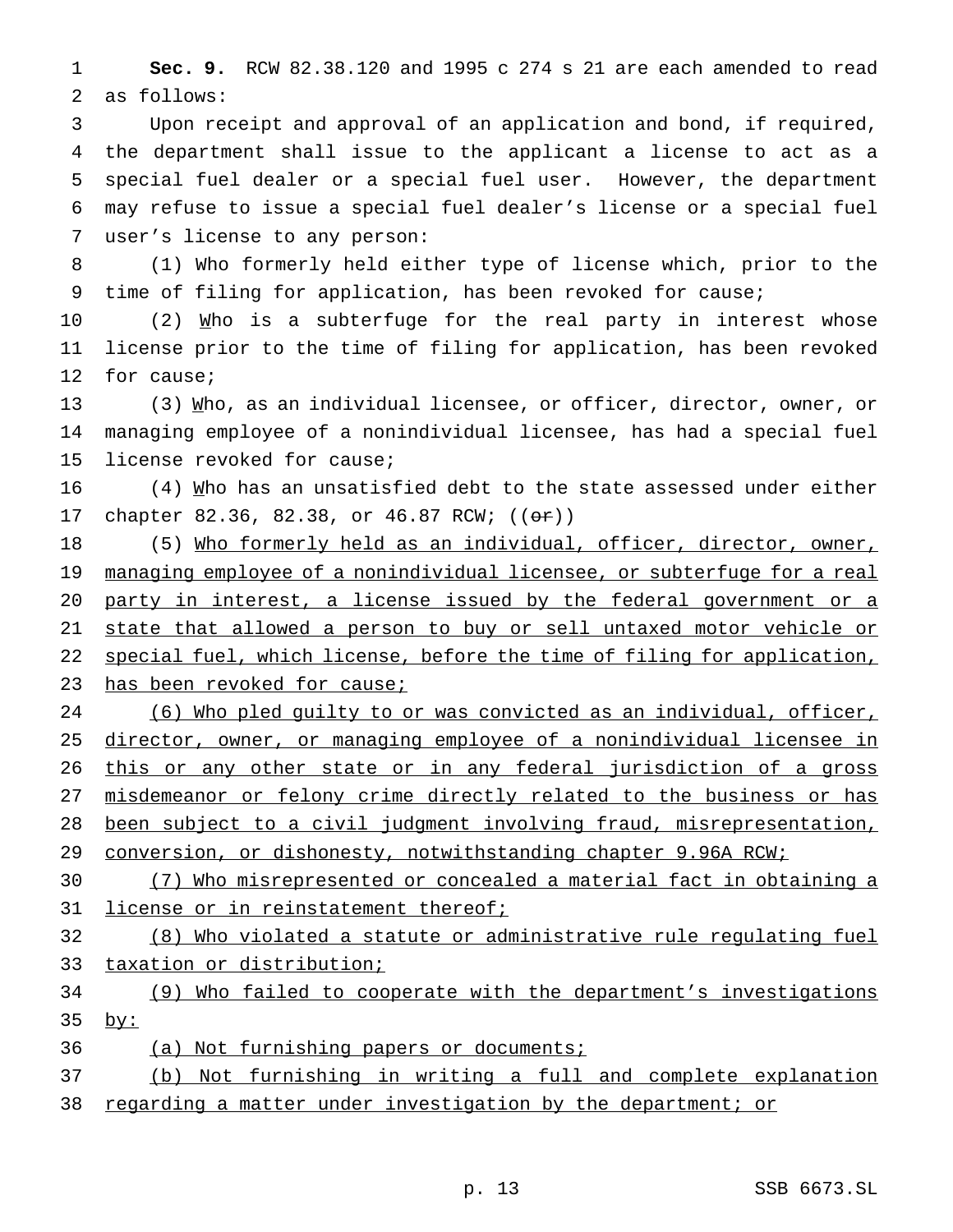(c) Not responding to subpoenas issued by the department, whether

2 or not the recipient of the subpoena is the subject of the proceeding;

(10) Who failed to comply with an order issued by the director; or

4 (11) Upon other sufficient cause being shown.

 Before such refusal, the department shall grant the applicant a 6 hearing and shall grant the applicant at least ( $(f\text{-}ive)$ ) twenty days written notice of the time and place thereof.

 The department shall determine from the information shown in the application or other investigation the kind and class of license to be 10 issued. For the purpose of considering any application for a special 11 fuel dealer's license, the department may inspect, cause an inspection, 12 investigate, or cause an investigation of the records of this or any 13 other state or of the federal government to ascertain the veracity of the information on the application form and the applicant's criminal 15 and licensing history.

 All licenses shall be posted in a conspicuous place or kept available for inspection at the principal place of business of the owner thereof. License holders shall reproduce the license by photostat or other method and keep a copy on display for ready inspection at each additional place of business or other place of storage from which special fuel is sold, delivered or used and in each motor vehicle used by the license holder to transport special fuel purchased by him or her for resale, delivery or use. Every licensed special fuel user operating a motor vehicle registered in a jurisdiction other than this state shall reproduce the license and carry a photocopy thereof with each motor vehicle being operated upon the highways of this state.

 A special fuel dealer may use special fuel in motor vehicles owned or operated by the dealer without securing a license as a special fuel user but the dealer is subject to all other conditions, requirements, and liabilities imposed herein upon a special fuel user.

 Each special fuel dealer's license and special fuel user's license shall be valid until the expiration date if shown on the license, or until suspended or revoked for cause or otherwise canceled.

 No special fuel dealer's license or special fuel user's license shall be transferable.

 **Sec. 10.** RCW 82.38.140 and 1995 c 274 s 22 are each amended to read as follows: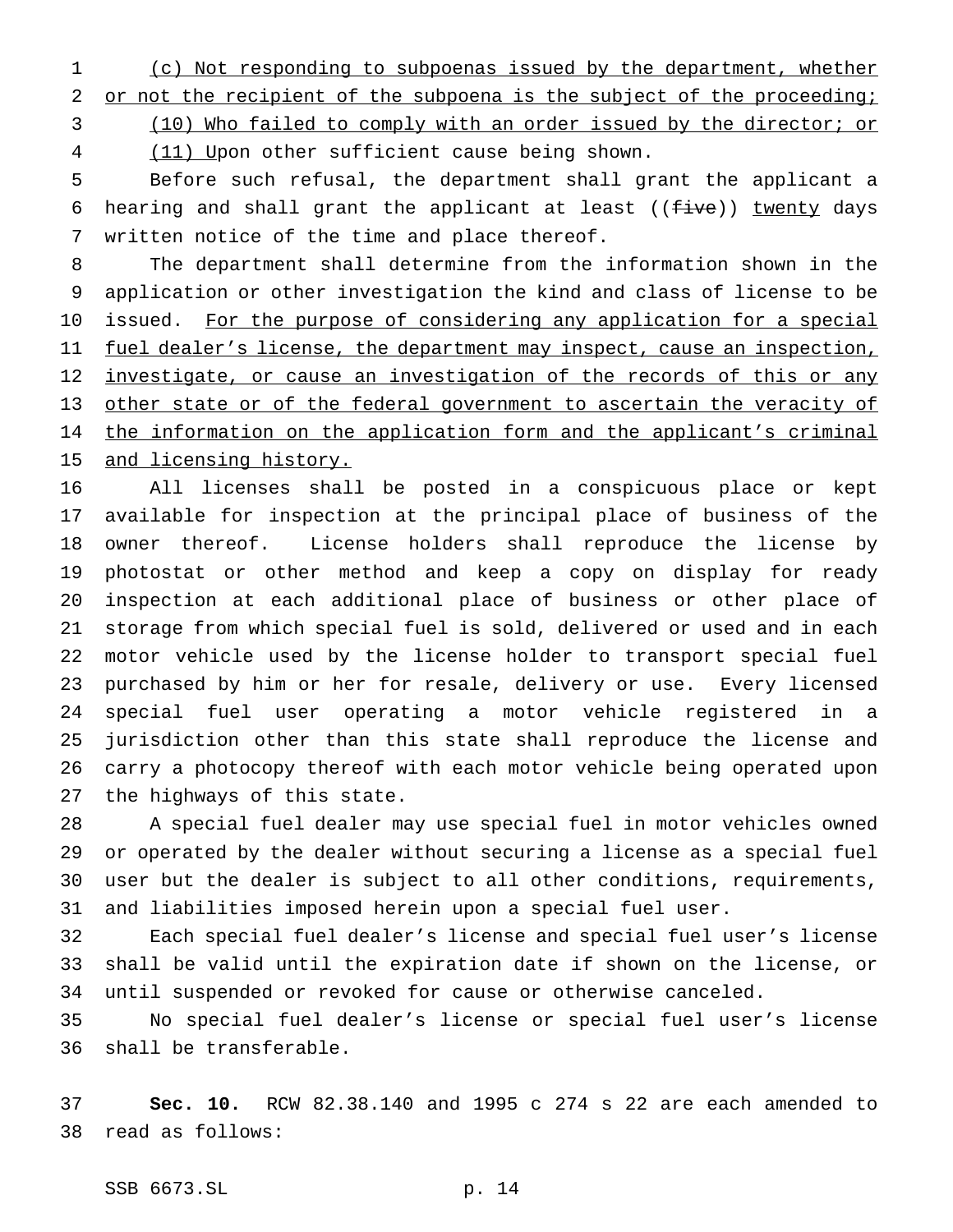(1) Every special fuel dealer, special fuel user, and every person importing, manufacturing, refining, dealing in, transporting, or storing special fuel in this state shall keep for a period of not less 4 than ((three)) five years open to inspection at all times during the business hours of the day to the department or its authorized representatives, a complete record of all special fuel purchased or received and all of such products sold, delivered, or used by them. Such records shall show:

(a) The date of each receipt;

 (b) The name and address of the person from whom purchased or received;

 (c) The number of gallons received at each place of business or place of storage in the state of Washington;

(d) The date of each sale or delivery;

 (e) The number of gallons sold, delivered, or used for taxable purposes;

 (f) The number of gallons sold, delivered, or used for any purpose not subject to the tax imposed herein;

 (g) The name, address, and special fuel license number of the purchaser if the special fuel tax is not collected on the sale or delivery;

 (h) The inventories of special fuel on hand at each place of business at the end of each month.

 (2)(a) All special fuel users using special fuel in vehicles licensed for highway operation shall maintain detailed mileage records on an individual vehicle basis.

 (b) Such operating records shall show both on-highway and off-highway usage of special fuel on a daily basis for each vehicle.

 (3) Persons using special fuel for heating purposes only are not required to maintain records of fuel usage.

 (4) Invoices shall be prepared for sales and deliveries of special fuel in the manner and containing such information as may be prescribed by the department.

 Every special fuel dealer or special fuel user making such sales or deliveries of special fuel and every person so receiving and purchasing special fuel must each retain one copy of each such invoice as part of the dealer's permanent records for the time and purposes above provided.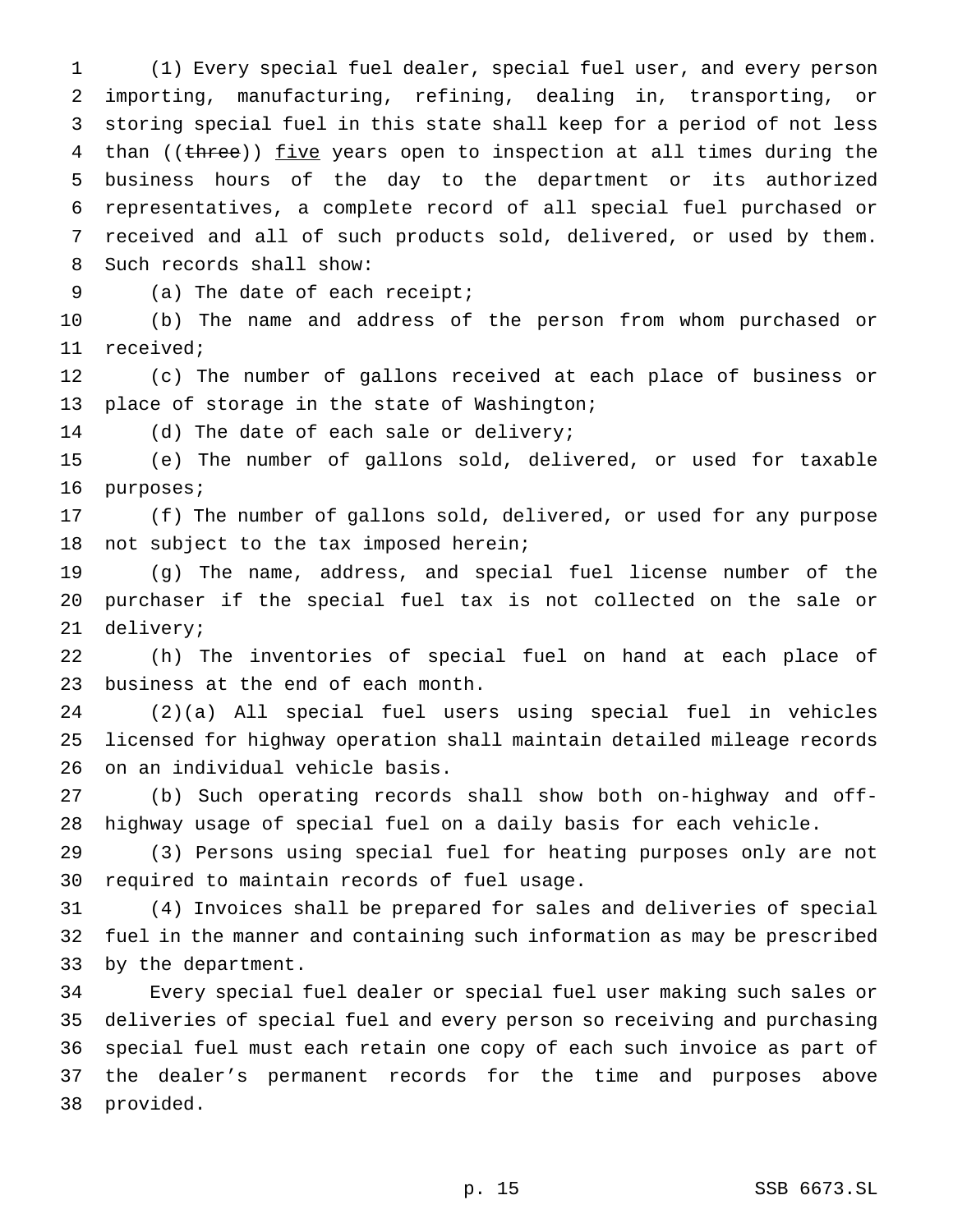(5) Every special fuel user shall keep, in addition to the dealer's records of deliveries into motor vehicles, a complete record as prescribed by the department of the total gallons of special fuel used for other purposes during each month and the purposes for which said special fuel was used.

6 (6) Subsections  $(1)(f)$ ,  $(2)(b)$ , and  $(5)$  of this section do not apply to special fuel users when the special fuel is used off-highway in farming, construction, or logging operations. Upon filing a special fuel user tax report, every such special fuel user shall certify and bear the burden of proof as to the number of gallons of special fuel used off-highway.

 **Sec. 11.** RCW 82.38.150 and 1995 c 274 s 23 are each amended to read as follows:

 For the purpose of determining the amount of liability for the tax herein imposed, and to periodically update license information, each special fuel dealer and each special fuel user shall file tax reports with the department, on forms prescribed by the department. Special fuel dealers shall file the reports at the intervals as shown in the following schedule:

 Estimated Yearly Tax Liability Reporting Frequency 22 \$ 0 - \$100 Yearly \$101 - 250 Semi-yearly 24 \$251 - 499 Quarterly 25 \$500 and over Monthly

 Special fuel users whose estimated yearly tax liability is two hundred fifty dollars or less, shall file a report yearly, and special fuel users whose estimated yearly tax liability is more than two hundred fifty dollars, shall file reports quarterly.

 The department shall establish the reporting frequency for each applicant at the time the special fuel license is issued. If it becomes apparent that any special fuel licensee is not reporting in accordance with the above schedule, the department shall change the licensee's reporting frequency by giving thirty days' notice to the licensee by mail to the licensee's address of record. A report shall be filed with the department even though no special fuel was used, or tax is due, for the reporting period. Each tax report shall contain a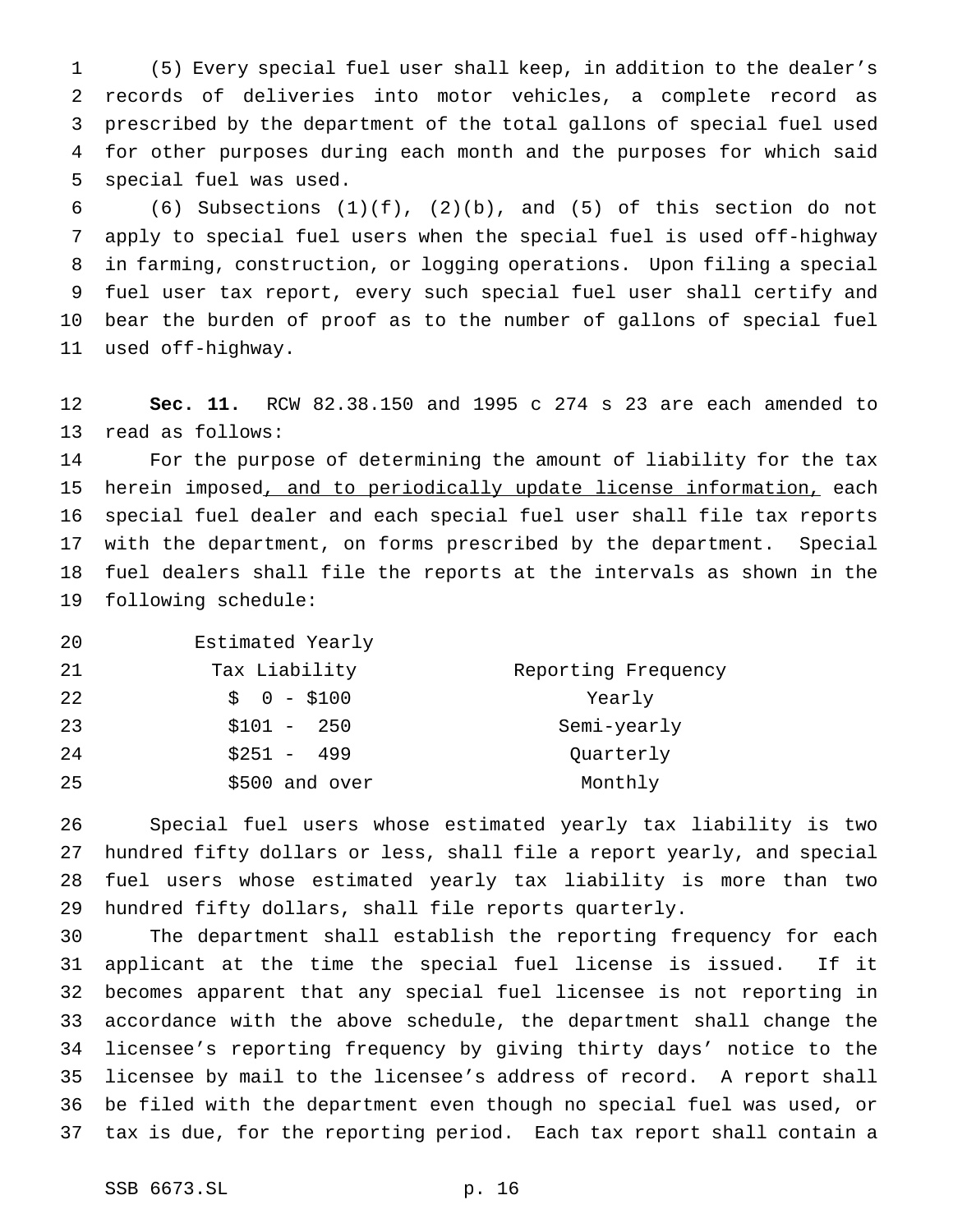declaration by the person making the same, to the effect that the statements contained therein are true and are made under penalties of perjury, which declaration shall have the same force and effect as a verification of the report and is in lieu of such verification. The report shall show such information as the department may reasonably require for the proper administration and enforcement of this chapter. For counties within which an additional excise tax on special fuel has been levied by that jurisdiction under RCW 82.80.010, the report must show the quantities of special fuel sold, distributed, or withdrawn from bulk storage by the reporting dealer or user within the county's boundaries and the tax liability from its levy. The special fuel dealer or special fuel user shall file the report on or before the twenty-fifth day of the next succeeding calendar month following the period to which it relates.

 Subject to the written approval of the department, tax reports may cover a period ending on a day other than the last day of the calendar month. Taxpayers granted approval to file reports in this manner will file such reports on or before the twenty-fifth day following the end of the reporting period. No change to this reporting period will be made without the written authorization of the department.

 If the final filing date falls on a Saturday, Sunday, or legal holiday the next secular or business day shall be the final filing date. Such reports shall be considered filed or received on the date shown by the post office cancellation mark stamped upon an envelope containing such report properly addressed to the department, or on the date it was mailed if proof satisfactory to the department is available to establish the date it was mailed.

 The department, if it deems it necessary in order to insure payment of the tax imposed by this chapter, or to facilitate the administration of this chapter, has the authority to require the filing of reports and tax remittances at shorter intervals than one month if, in its opinion, an existing bond has become insufficient.

 The department may permit any special fuel user whose sole use of special fuel is in motor vehicles or equipment exempt from tax as provided in RCW 82.38.075 and 82.38.080 (1), (2), (3), (8), and (9), in lieu of the reports required in this section, to submit reports annually or as requested by the department, in such form as the department may require.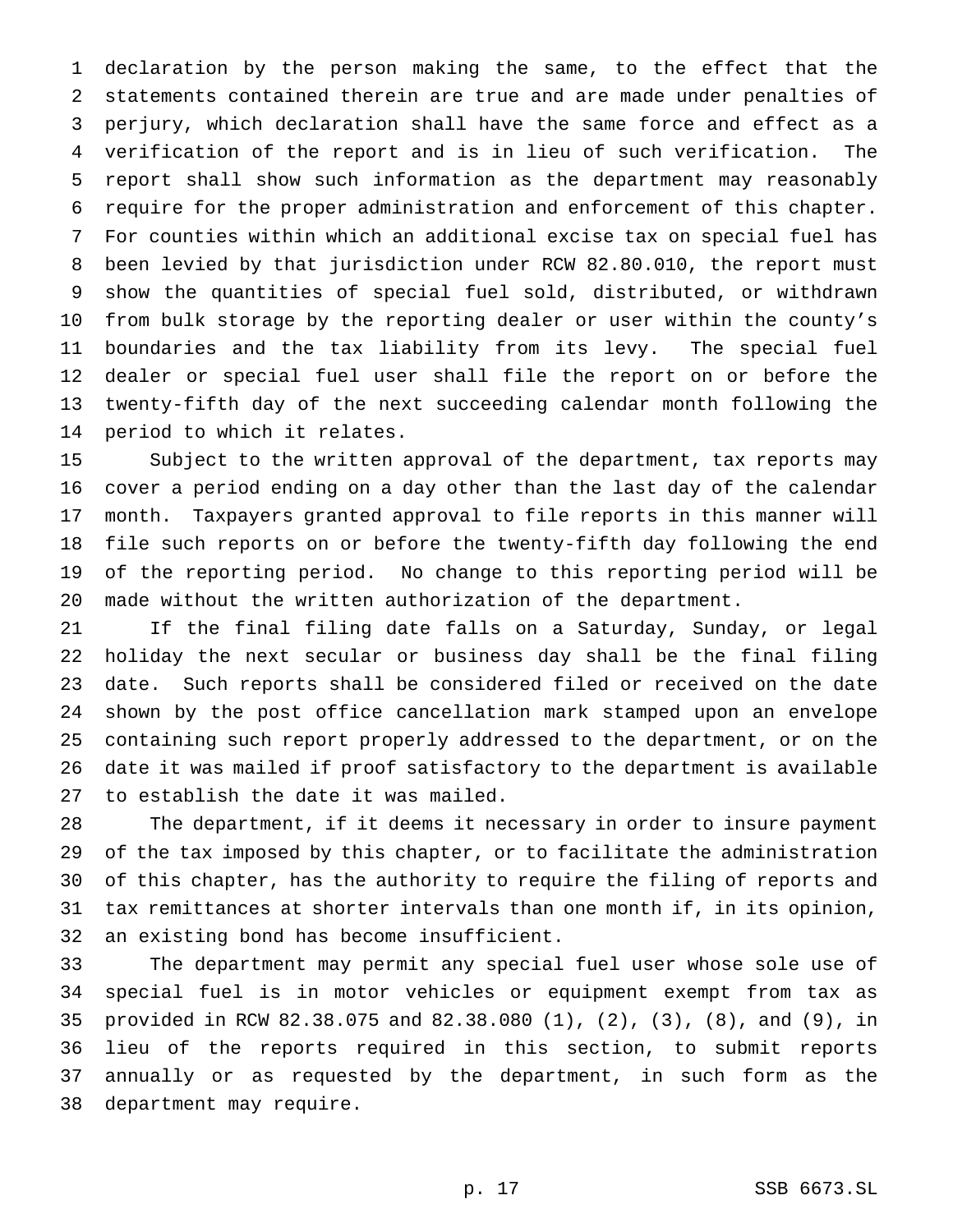A special fuel user whose sole use of special fuel is for purposes other than the propulsion of motor vehicles upon the public highways of this state shall not be required to submit the reports required in this section.

 **Sec. 12.** RCW 82.38.170 and 1995 c 274 s 24 are each amended to read as follows:

 (1) If any special fuel dealer or special fuel user fails to pay any taxes collected or due the state of Washington by said dealer or user within the time prescribed by RCW 82.38.150 and 82.38.160, said dealer or user shall pay in addition to such tax a penalty of ten percent of the amount thereof.

 (2) If it be determined by the department that the tax reported by any special fuel dealer or special fuel user is deficient it may proceed to assess the deficiency on the basis of information available to it and there shall be added to this deficiency a penalty of ten percent of the amount of the deficiency.

 (3) If any special fuel dealer or special fuel user, whether or not he or she is licensed as such, fails, neglects, or refuses to file a special fuel tax report, the department may, on the basis of information available to it, determine the tax liability of the special fuel dealer or the special fuel user for the period during which no report was filed, and to the tax as thus determined, the department shall add the penalty and interest provided in subsection (2) of this section. An assessment made by the department pursuant to this subsection or to subsection (2) of this section shall be presumed to be correct, and in any case where the validity of the assessment is drawn in question, the burden shall be on the person who challenges the assessment to establish by a fair preponderance of the evidence that it is erroneous or excessive as the case may be.

 (4) If any special fuel dealer or special fuel user shall establish by a fair preponderance of evidence that his or her failure to file a report or pay the proper amount of tax within the time prescribed was due to reasonable cause and was not intentional or willful, the department may waive the penalty prescribed in subsections (1), (2), and (3) of this section.

 (5) If any special fuel dealer or special fuel user shall file a false or fraudulent report with intent to evade the tax imposed by this chapter, there shall be added to the amount of deficiency determined by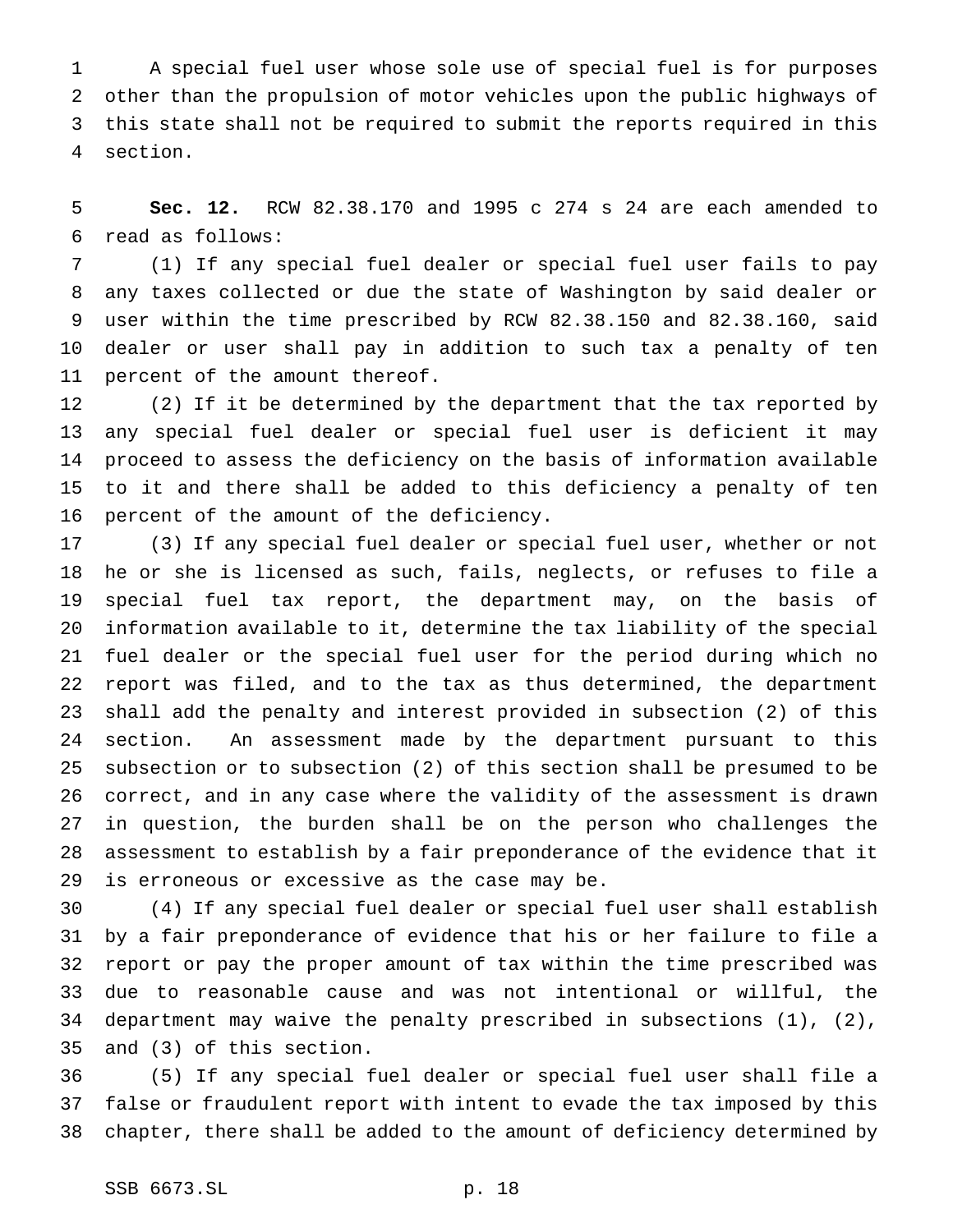the department a penalty equal to twenty-five percent of the deficiency, in addition to the penalty provided in subsection (2) of this section and all other penalties prescribed by law.

 (6) Any fuel tax, penalties, and interest payable under this chapter shall bear interest at the rate of one percent per month, or fraction thereof, from the first day of the calendar month after the amount or any portion thereof should have been paid until the date of payment: PROVIDED, That the department may waive the interest when it determines that the cost of processing the collection of the interest exceeds the amount of interest due.

 (7) Except in the case of violations of filing a false or fraudulent report, if the department deems mitigation of penalties and interest to be reasonable and in the best interests of carrying out the purpose of this chapter, it may mitigate such assessments upon whatever terms the department deems proper, giving consideration to the degree and extent of the lack of records and reporting errors. The department may ascertain the facts regarding recordkeeping and payment penalties in lieu of more elaborate proceedings under this chapter.

 (8) Except in the case of a fraudulent report or of neglect or refusal to make a report, every deficiency shall be assessed under 21 subsection (2) of this section within (( $t$ hree)) five years from the twenty-fifth day of the next succeeding calendar month following the reporting period for which the amount is proposed to be determined or 24 within ((three)) five years after the return is filed, whichever period expires the later.

 (9) Any special fuel dealer or special fuel user against whom an assessment is made under the provisions of subsections (2) or (3) of this section may petition for a reassessment thereof within thirty days after service upon the special fuel dealer or special fuel user of notice thereof. If such petition is not filed within such thirty day period, the amount of the assessment becomes final at the expiration thereof.

 If a petition for reassessment is filed within the thirty day period, the department shall reconsider the assessment and, if the special fuel dealer or special fuel user has so requested in his or her petition, shall grant such special fuel dealer or special fuel user an oral hearing and give the special fuel dealer or special fuel user ten days' notice of the time and place thereof. The department may continue the hearing from time to time. The decision of the department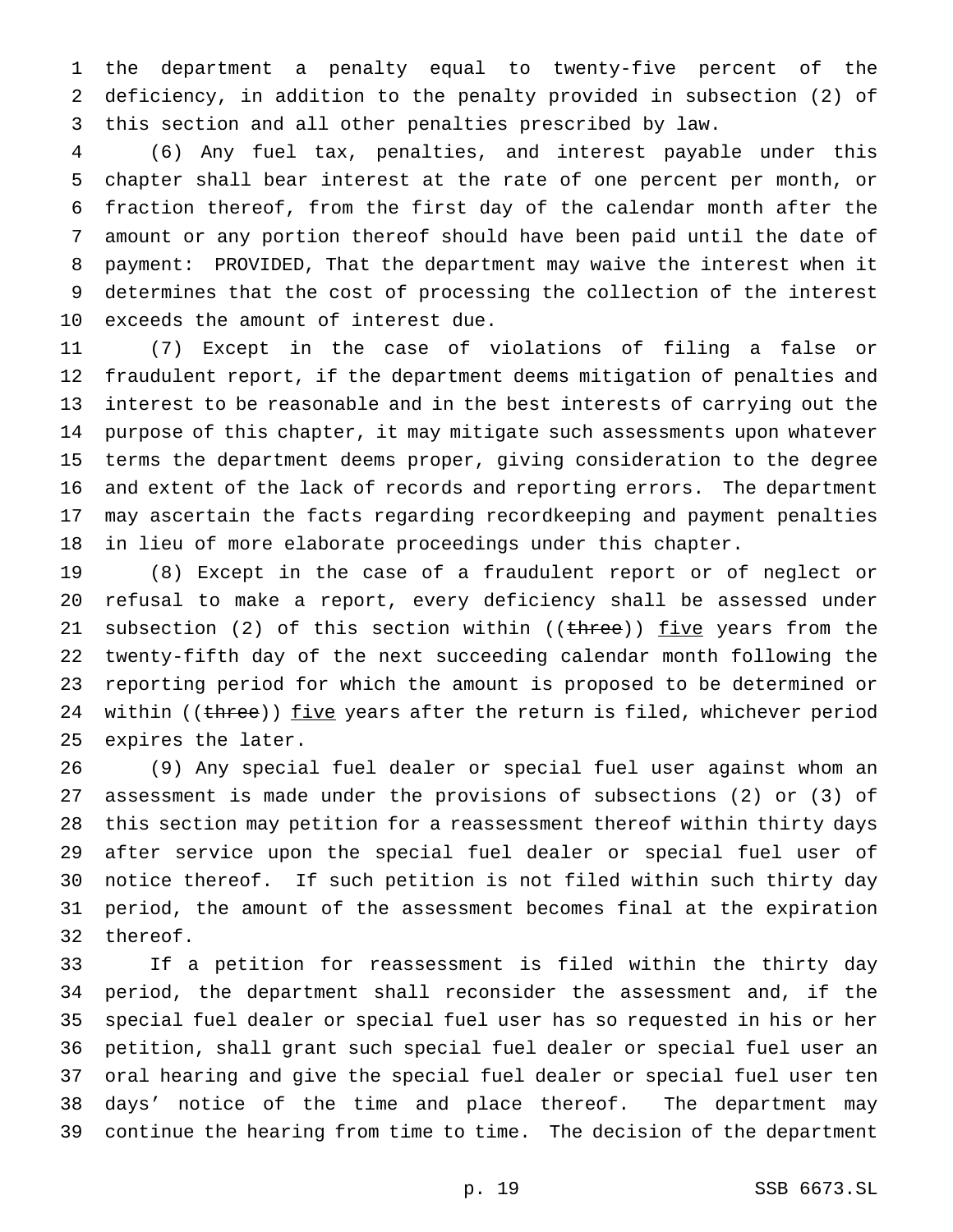upon a petition for reassessment shall become final thirty days after service upon the special fuel dealer or special fuel user of notice thereof.

 Every assessment made by the department shall become due and payable at the time it becomes final and if not paid to the department when due and payable, there shall be added thereto a penalty of ten percent of the amount of the tax.

 (10) Any notice of assessment required by this section shall be served personally or by mail; if by mail, service shall be made by depositing such notice in the United States mail, postage prepaid addressed to the special fuel dealer or special fuel user at his or her address as the same appears in the records of the department.

 (11) Any licensee who has had either their special fuel user license or special fuel dealer license, or both, revoked shall pay a one hundred dollar penalty prior to the issuance of a new license.

 (12) Any person who, upon audit or investigation by the department, is found to have not paid special fuel taxes as required by this chapter shall be subject to cancellation of all vehicle registrations for vehicles utilizing special fuel as a means of propulsion. Any unexpired Washington tonnage on the vehicles in question may be transferred to a purchaser of the vehicles upon application to the department who shall hold such tonnage in its custody until a sale of the vehicle is made or the tonnage has expired.

 **Sec. 13.** RCW 82.42.020 and 1982 1st ex.s. c 25 s 2 are each amended to read as follows:

 There is hereby levied, and there shall be collected by every distributor of aircraft fuel, an excise tax at the rate computed under RCW 82.42.025 on each gallon of aircraft fuel sold, delivered or used in this state: PROVIDED HOWEVER, That such aircraft fuel excise tax shall not apply to fuel for aircraft that both operate from a private, non-state-funded airfield during at least ninety-five percent of the aircraft's normal use and are used principally for the application of pesticides, herbicides, or other agricultural chemicals: PROVIDED FURTHER, That there shall be collected from every consumer or user of aircraft fuel either the use tax imposed by RCW 82.12.020, as amended, or the retail sales tax imposed by RCW 82.08.020, as amended, collection procedure to be as prescribed by law and/or rule or regulation of the department of revenue. The taxes imposed by this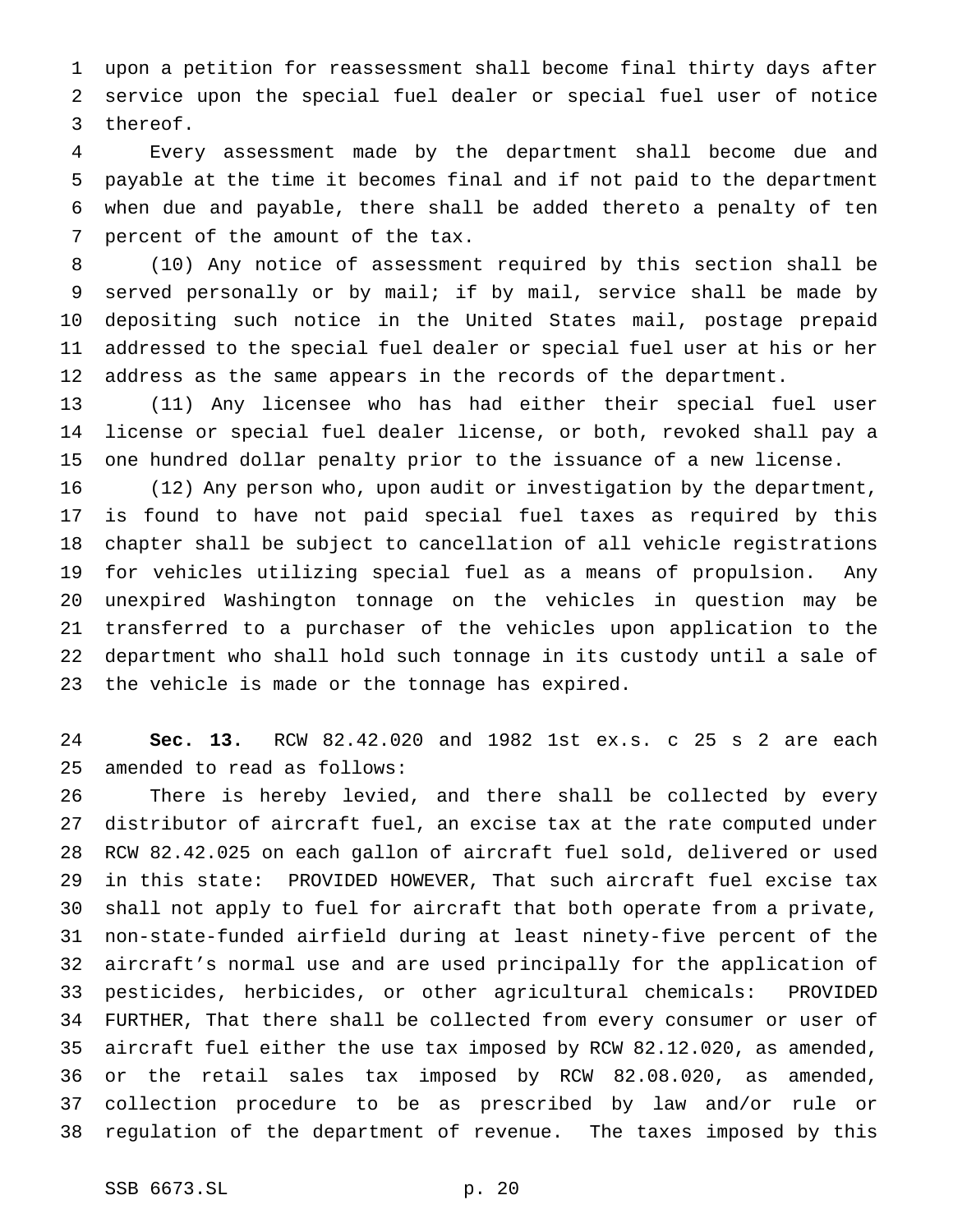chapter shall be collected and paid to the state but once in respect to any aircraft fuel.

3 The tax required by this chapter, to be collected by the seller, is 4 held in trust by the seller until paid to the department, and a seller who appropriates or converts the tax collected to his or her own use or to any use other than the payment of the tax to the extent that the money required to be collected is not available for payment on the due 8 date as prescribed in this chapter is guilty of a felony, or gross misdemeanor in accordance with the theft and anticipatory provisions of 10 Title 9A RCW. A person, partnership, corporation, or corporate officer 11 who fails to collect the tax imposed by this section, or who has 12 collected the tax and fails to pay it to the department in the manner prescribed by this chapter, is personally liable to the state for the 14 amount of the tax.

 **Sec. 14.** RCW 82.42.040 and 1982 1st ex.s. c 25 s 5 are each amended to read as follows:

 The director shall by rule and regulation adopted as provided in chapter 34.05 RCW (Administrative Procedure Act) set up the necessary administrative procedure for collection by the department of the aircraft fuel excise tax as provided for in RCW 82.42.020, placing the responsibility of collection of said tax upon every distributor of aircraft fuel within the state; he may require the licensing of every distributor of aircraft fuel and shall require such a corporate surety bond or security of any distributor or person not otherwise bonded under provisions of chapter 82.36 RCW as is provided for distributors of motor vehicle fuel under RCW 82.36.060; he shall provide such forms and may require such reports or statements as in his determination shall be necessary for the proper administration of this chapter. The director may require such records to be kept, and for such periods of time, as deemed necessary for the administration of this chapter, which records shall be available at all times for the director or his representative who may require a statement under oath as to the contents thereof.

 Every application for a distributor's license must contain the 35 following information to the extent it applies to the applicant:

 (1) Proof as the department may require concerning the applicant's identity, including but not limited to his or her fingerprints or those 38 of the officers of a corporation making the application;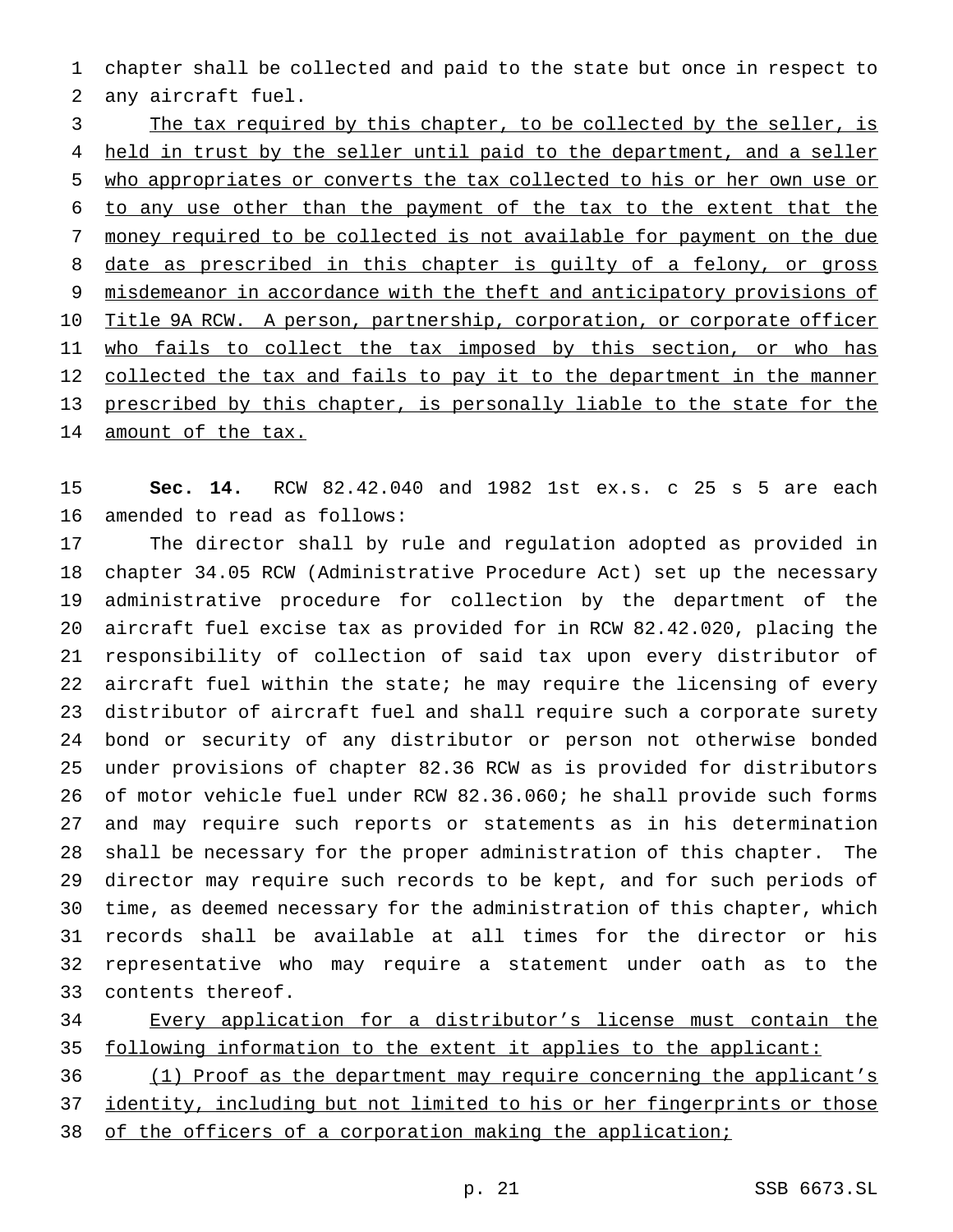(2) The applicant's form and place of organization including proof that the individual, partnership, or corporation is licensed to do business in this state;

 (3) The qualification and business history of the applicant and any partner, officer, or director;

 (4) The applicant's financial condition or history including a bank 7 reference and whether the applicant or any partner, officer, or 8 director has ever been adjudged bankrupt or has an unsatisfied judgment 9 in a federal or state court;

 (5) Whether the applicant has been adjudged guilty of a crime that directly relates to the business for which the license is sought and 12 the time elapsed since the conviction is less than ten years, or has suffered a judgment within the preceding five years in a civil action 14 involving fraud, misrepresentation, or conversion and in the case of a 15 corporation or partnership, all directors, officers, or partners.

 After receipt of an application for a license, the director may 17 conduct an investigation to determine whether the facts set forth are true. The director may require a fingerprint record check of the 19 applicant through the Washington state patrol criminal identification system and the federal bureau of investigation before issuance of a license. The results of the background investigation including criminal history information may be released to authorized department personnel as the director deems necessary. The department shall charge 24 a license holder or license applicant a fee of fifty dollars for each background investigation conducted.

26 An applicant who makes a false statement of a material fact on the application may be prosecuted for false swearing as defined by RCW 9A.72.040.

 **Sec. 15.** RCW 82.42.060 and 1969 ex.s. c 254 s 5 are each amended to read as follows:

 The amount of aircraft fuel excise tax imposed under RCW 82.42.020 for each month shall be paid to the director on or before the twenty- fifth day of the month thereafter, and if not paid prior thereto, shall become delinquent at the close of business on that day, and a penalty of ten percent of such excise tax must be added thereto for delinquency. Any aircraft fuel tax, penalties, and interest payable under the provisions of this chapter shall bear interest at the rate of one percent per month, or fraction thereof, from the first day of the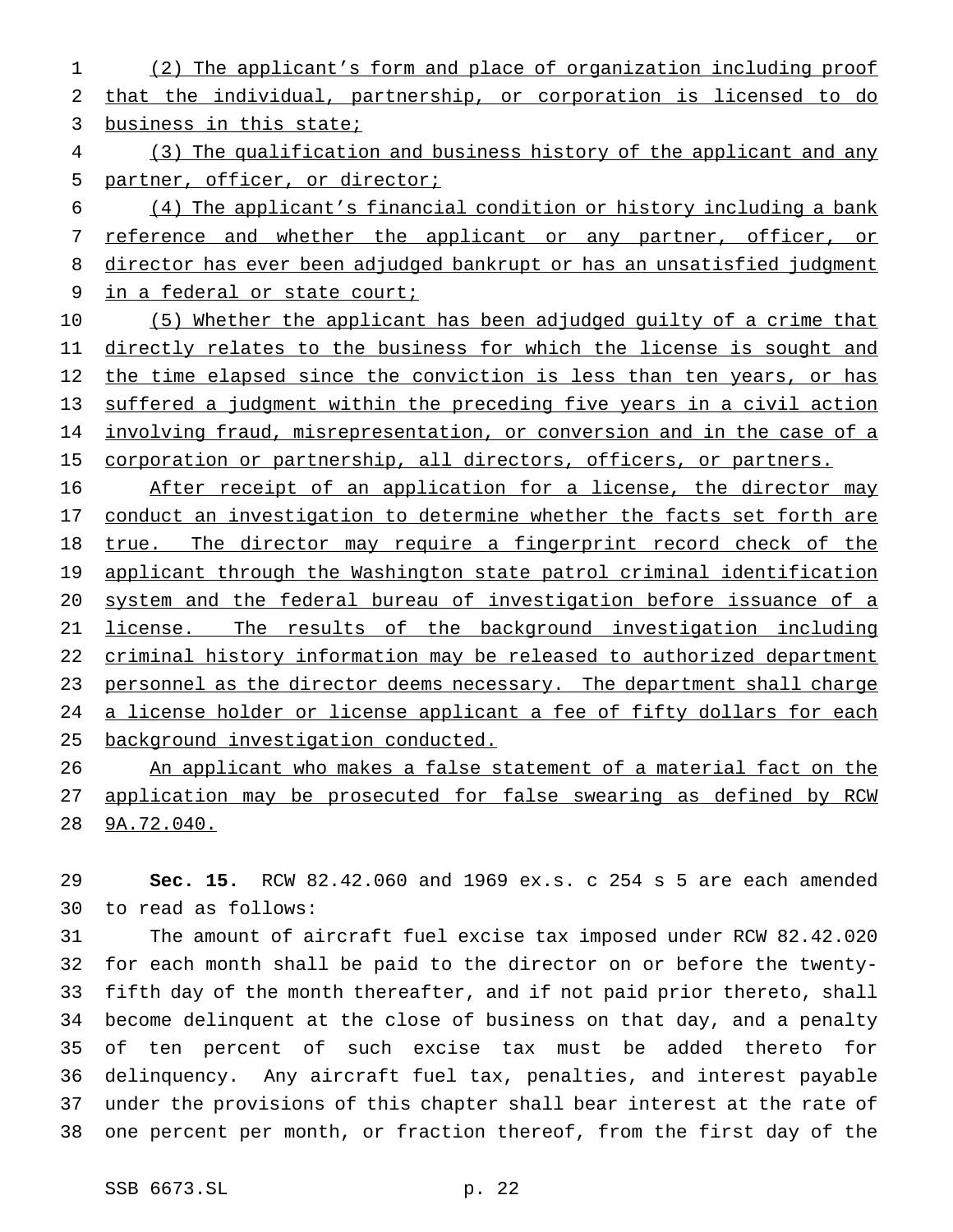calendar month after the close of the monthly period for which the amount or any portion thereof should have been paid until the date of payment. RCW 82.36.070 applies to the issuance, refusal, or revocation 4 of a license issued under this chapter. The provisions of RCW 82.36.110 relating to a lien for taxes, interests or penalties due, shall be applicable to the collection of the aircraft fuel excise tax provided in RCW 82.42.020, and the provisions of RCW 82.36.120, 82.36.130 and 82.36.140 shall apply to any distributor of aircraft fuel with respect to the aircraft fuel excise tax imposed under RCW 82.42.020.

 **Sec. 16.** RCW 82.42.080 and 1982 1st ex.s. c 25 s 7 are each amended to read as follows:

 Any person violating any provision of this chapter or any rule or regulation of the director promulgated hereunder, or making any false statement, or concealing any material fact in any report, statement, record or claim, or who commits any act with intent to avoid payment of the aircraft fuel excise tax imposed by this chapter, or who conspires with another person with intent to interfere with the orderly 19 collection of such tax due and owing under this chapter, ((shall be)) 20 is guilty of a gross misdemeanor.

 NEW SECTION. **Sec. 17.** By December 31, 1996, the department of licensing shall implement a PC or server-based data base of fuel dealer and distributor license application information.

 NEW SECTION. **Sec. 18.** By July 1, 1996, the department of licensing shall establish a fuel tax advisory group comprised of state agency and petroleum industry representatives to develop or recommend audit and investigation techniques, changes to fuel tax statutes and rules, information protocols that allow sharing of information with other states, and other tools that improve fuel tax administration or combat fuel tax evasion.

 NEW SECTION. **Sec. 19.** The department of licensing, in cooperation with the code reviser, shall propose and submit to the legislative transportation committee by December 1, 1996, draft language to merge chapters 82.36, 82.38, and 82.42 RCW.